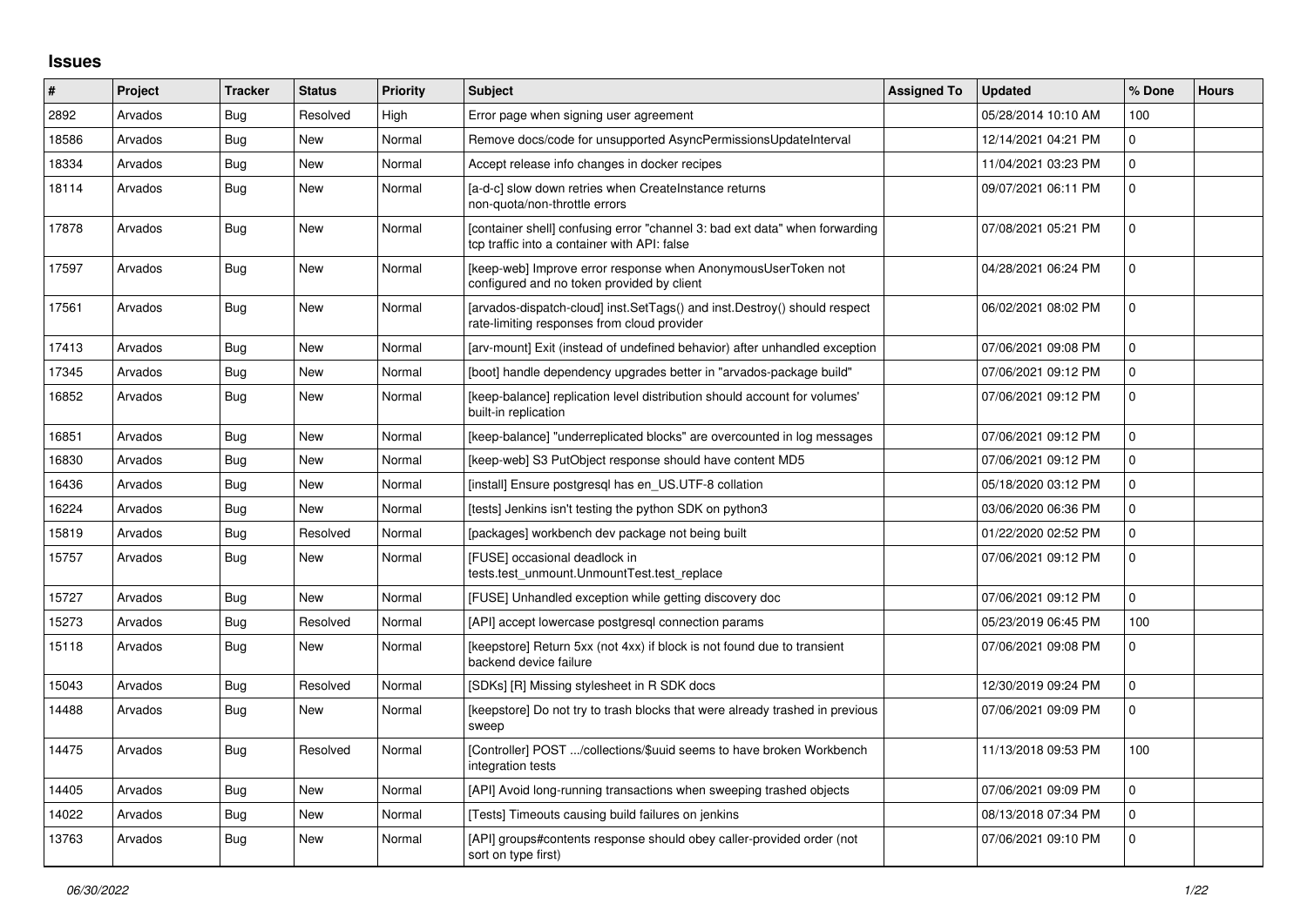| #     | Project | <b>Tracker</b> | <b>Status</b> | <b>Priority</b> | <b>Subject</b>                                                                                                              | <b>Assigned To</b> | <b>Updated</b>      | % Done         | <b>Hours</b> |
|-------|---------|----------------|---------------|-----------------|-----------------------------------------------------------------------------------------------------------------------------|--------------------|---------------------|----------------|--------------|
| 13623 | Arvados | Bug            | Resolved      | Normal          | [Documentation] Update install docs to acknowledge systemd                                                                  |                    | 04/22/2020 09:02 PM | n              |              |
| 13368 | Arvados | Bug            | Closed        | Normal          | [API] Add "authorizations" table                                                                                            |                    | 12/18/2019 09:21 PM | $\Omega$       |              |
| 13162 | Arvados | Bug            | New           | Normal          | [SDKs] Remove arvadosclient and keepclient libraries                                                                        |                    | 07/06/2021 09:10 PM | $\Omega$       |              |
| 13144 | Arvados | <b>Bug</b>     | New           | Normal          | [SDKs] Wean all components off old arvadosclient and keepclient libraries                                                   |                    | 06/22/2022 02:55 PM | $\Omega$       |              |
| 13047 | Arvados | Bug            | New           | Normal          | Log apiClientAuth UUIDs in keep-web, keepproxy, etc.                                                                        |                    | 02/07/2018 07:07 PM | $\Omega$       |              |
| 13045 | Arvados | Bug            | Resolved      | Normal          | [keep-web] JSON logs                                                                                                        |                    | 05/16/2018 02:45 PM | $\Omega$       |              |
| 12893 | Arvados | Bug            | Duplicate     | Normal          | [Crunch2] Logs should be saved to disk when container is cancelled                                                          |                    | 01/10/2018 02:46 PM | $\Omega$       |              |
| 12594 | Arvados | Bug            | Closed        | Normal          | [crunch1] crunchrunner should report "signal: SIGKILL" instead of "exit<br>code -1" if command exits via signal             |                    | 02/12/2020 02:27 PM | $\Omega$       |              |
| 12349 | Arvados | <b>Bug</b>     | New           | Normal          | [API] Validate container requests "output_path must be in a writable<br>mount"                                              |                    | 09/27/2017 04:15 PM | $\Omega$       |              |
| 12296 | Arvados | <b>Bug</b>     | Closed        | Normal          | [API] [Node Manager] [Docs] Fix recommendations and explanations for<br>various max-nodes configs                           |                    | 02/11/2020 09:03 PM | $\Omega$       |              |
| 12251 | Arvados | Bug            | Closed        | Normal          | [API] Strict checks for "@@" filter operand                                                                                 |                    | 08/12/2021 08:04 PM | $\Omega$       |              |
| 12082 | Arvados | Bug            | New           | Normal          | [SDKs] Improve wording of Keep error messages in Python SDK                                                                 |                    | 07/06/2021 09:19 PM | $\mathbf 0$    |              |
| 11863 | Arvados | <b>Bug</b>     | New           | Normal          | [Go] CLI programs should exit 0 after giving -help                                                                          |                    | 07/06/2021 09:21 PM | $\mathbf 0$    |              |
| 11822 | Arvados | Bug            | Duplicate     | Normal          | [API] Add recursive and include_trash params missing from discovery doc                                                     |                    | 06/07/2017 06:52 PM | $\Omega$       |              |
| 11669 | Arvados | Bug            | In Progress   | Normal          | [Crunch2] crunch-dispatch-slurm hits scancel too much                                                                       |                    | 07/06/2021 09:22 PM | $\mathbf{0}$   |              |
| 11583 | Arvados | <b>Bug</b>     | Resolved      | Normal          | [crunch-run] Fix excessive memory use                                                                                       |                    | 07/23/2018 06:52 PM | 100            |              |
| 11531 | Arvados | <b>Bug</b>     | New           | Normal          | [API] clean up stale/conflicting dns data from deleted node records                                                         |                    | 07/06/2021 09:23 PM | $\Omega$       |              |
| 11261 | Arvados | <b>Bug</b>     | New           | Normal          | [API] full text search on pipeline_instances table is extremely slow (wrong<br>index?)                                      |                    | 07/06/2021 09:24 PM | $\Omega$       |              |
| 11260 | Arvados | <b>Bug</b>     | New           | Normal          | [API] "arv group contents" produces a 404 error (seems to POST instead<br>of GET?)                                          |                    | 07/06/2021 09:24 PM | $\Omega$       |              |
| 11155 | Arvados | <b>Bug</b>     | Resolved      | Normal          | [Docs] Document keepstore S3 volume configuration                                                                           |                    | 06/16/2021 09:20 PM | $\Omega$       |              |
| 11154 | Arvados | <b>Bug</b>     | New           | Normal          | [Docs] Migrate install docs from command line flags to YAML configs<br>(keepproxy, keep-web)                                |                    | 07/07/2021 05:25 PM | $\Omega$       |              |
| 11148 | Arvados | <b>Bug</b>     | New           | Normal          | [Crunch2] Propagate dispatch error messages (e.g., sbatch fails) to user<br>via logs/websocket                              |                    | 07/07/2021 05:25 PM | $\Omega$       |              |
| 10946 | Arvados | Bug            | New           | Normal          | [Docs] [SDKs] Mention in API docs and discovery doc that destroy=delete<br>and index=list                                   |                    | 07/07/2021 05:26 PM | $\Omega$       |              |
| 10794 | Arvados | <b>Bug</b>     | New           | Normal          | [keepstore] Refactor volume Get/Put funcs to BlockReader/BlockWriter<br>interfaces                                          |                    | 07/07/2021 06:21 PM | $\Omega$       |              |
| 10729 | Arvados | Bug            | New           | Normal          | [Crunch2] Propagate error messages if sbatch command succeeds but<br>crunch-run can't run (or can't log to the Arvados API) |                    | 07/07/2021 06:21 PM | $\overline{0}$ |              |
| 10708 | Arvados | Bug            | New           | Normal          | [Crunch2] crunch-run fails trying to set swappiness on ubuntu 1204 kernel                                                   |                    | 07/07/2021 06:21 PM | $\mathbf{0}$   |              |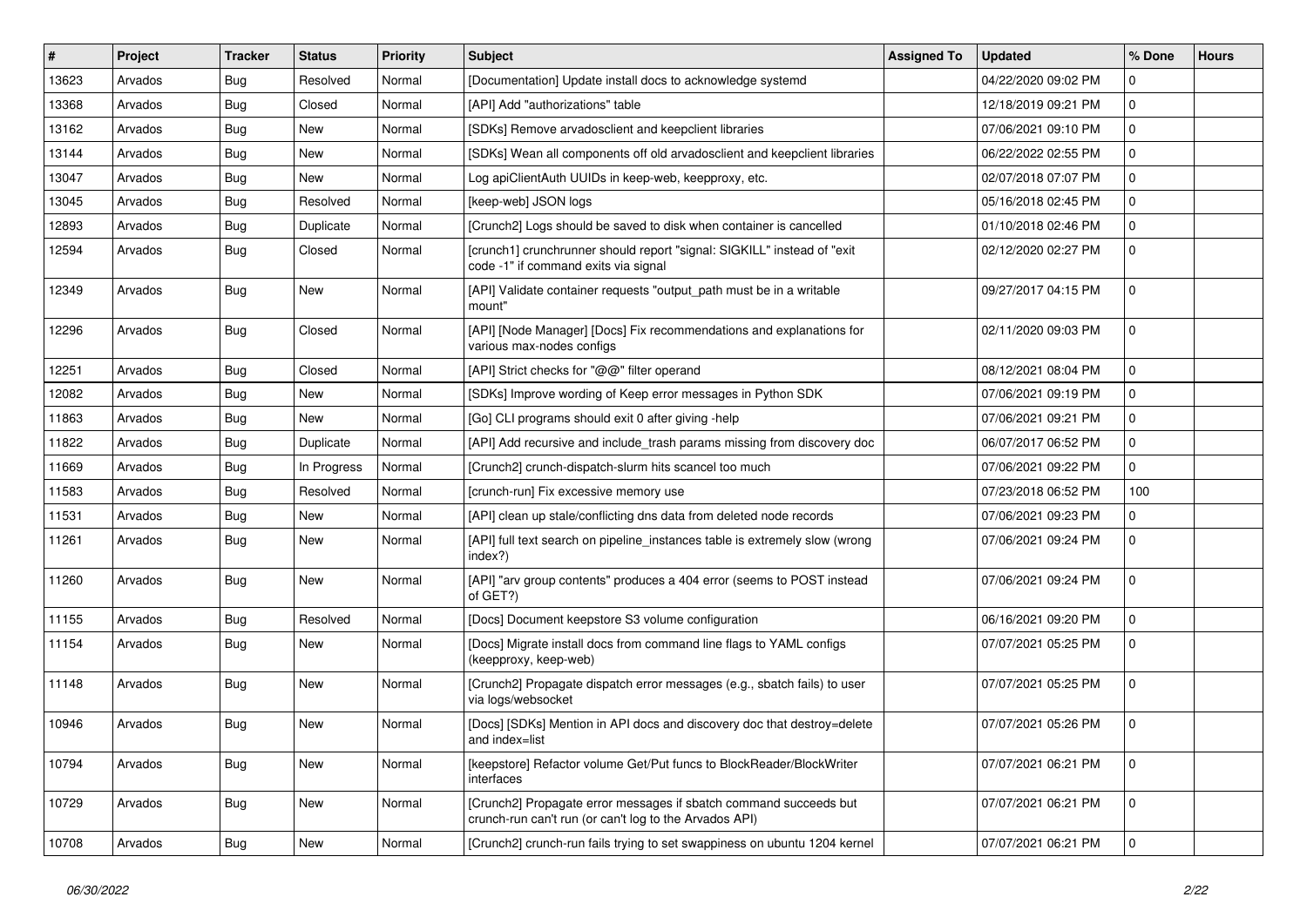| ∦     | Project | <b>Tracker</b> | <b>Status</b> | <b>Priority</b> | Subject                                                                                                                                                              | <b>Assigned To</b> | <b>Updated</b>      | % Done   | <b>Hours</b> |
|-------|---------|----------------|---------------|-----------------|----------------------------------------------------------------------------------------------------------------------------------------------------------------------|--------------------|---------------------|----------|--------------|
| 10689 | Arvados | <b>Bug</b>     | New           | Normal          | Crunch1 jobs should still work on a slurm setup configured for Crunch2                                                                                               |                    | 07/07/2021 06:21 PM |          |              |
| 10568 | Arvados | <b>Bug</b>     | Duplicate     | Normal          | crunchstat-summary should look for child jobs in "components" field of job<br>record                                                                                 |                    | 01/04/2017 10:29 PM | n        |              |
| 10521 | Arvados | <b>Bug</b>     | Duplicate     | Normal          | [SDKs] [CLI] "arv collection list" retrieves manifest_text even if not<br>explicitly selected                                                                        |                    | 11/11/2016 04:36 PM | $\Omega$ |              |
| 10445 | Arvados | <b>Bug</b>     | New           | Normal          | [SDKs] Fix memory leak in Python SDK Collection class                                                                                                                |                    | 07/07/2021 06:22 PM |          |              |
| 10298 | Arvados | <b>Bug</b>     | New           | Normal          | [Crunch2] [API] Accept collection UUID or PDH as container image in a<br>container request                                                                           |                    | 07/06/2021 09:11 PM | $\Omega$ |              |
| 10282 | Arvados | Bug            | Closed        | Normal          | [Go programs] Warn or error when unrecognized keys appear in config files                                                                                            |                    | 05/22/2019 04:38 PM |          |              |
| 10162 | Arvados | <b>Bug</b>     | Resolved      | Normal          | [Tests] Fix (occasionally) hanging crunch-run tests                                                                                                                  |                    | 05/03/2018 08:17 PM |          |              |
| 10127 | Arvados | <b>Bug</b>     | New           | Normal          | [API] In each request log entry, report time spent getting current<br>permission graph                                                                               |                    | 07/07/2021 06:23 PM | $\Omega$ |              |
| 10120 | Arvados | Bug            | Rejected      | Normal          | [Crunch] crunch-dispatch log throttling should not apply to its own stderr                                                                                           |                    | 02/18/2022 03:15 PM | $\Omega$ |              |
| 10040 | Arvados | <b>Bug</b>     | Closed        | Normal          | [Workbench] ContainerRequest#show crashes "undefined method `each'<br>for nil:NilClass"                                                                              |                    | 12/19/2019 03:22 PM |          |              |
| 10018 | Arvados | <b>Bug</b>     | New           | Normal          | [Workbench] Double-clicking "show version" link causes modal deadlock                                                                                                |                    | 07/07/2021 06:23 PM | 0        |              |
| 10008 | Arvados | <b>Bug</b>     | New           | Normal          | [SDKs] [Python] When reading data through Collection et al., signatures<br>should refresh automatically when needed                                                  |                    | 07/07/2021 06:23 PM | 100      |              |
| 10007 | Arvados | <b>Bug</b>     | Closed        | Normal          | [Workbench] Retrieve all log content directly from API instead of<br>pre-rendering in Rails                                                                          |                    | 12/19/2019 03:21 PM | $\Omega$ |              |
| 9996  | Arvados | Bug            | Resolved      | Normal          | [keep-balance] Stop retrieving collections from API if the run is going to be<br>aborted anyway                                                                      |                    | 09/08/2016 10:45 PM | 100      |              |
| 9989  | Arvados | <b>Bug</b>     | New           | Normal          | [SDKs] Python SDK should use a more recent version of the google api<br>client library                                                                               |                    | 07/07/2021 06:23 PM | $\Omega$ |              |
| 9969  | Arvados | Bug            | In Progress   | Normal          | [Crunch2] [API] Permit container [request] with empty command (run<br>default docker command)                                                                        |                    | 07/07/2021 06:23 PM | $\Omega$ |              |
| 9921  | Arvados | <b>Bug</b>     | New           | Normal          | [SDKs] Python SDK duplicates resource attributes in top level of params                                                                                              |                    | 07/07/2021 06:23 PM | $\Omega$ |              |
| 9900  | Arvados | <b>Bug</b>     | Resolved      | Normal          | [Crunch2] [API] Add ephemeral "run token" for running containers                                                                                                     |                    | 10/11/2017 07:16 PM | ŋ        |              |
| 9688  | Arvados | <b>Bug</b>     | Resolved      | Normal          | [Crunch2] Limit number of dispatch attempts per container                                                                                                            |                    | 09/06/2021 07:33 PM | $\Omega$ |              |
| 9567  | Arvados | <b>Bug</b>     | Resolved      | Normal          | [Tests] [CWL] Fix Jenkins build                                                                                                                                      |                    | 07/19/2016 12:51 AM | $\Omega$ |              |
| 9496  | Arvados | <b>Bug</b>     | Closed        | Normal          | [API] Ensure 'items_available' and 'items' (in list responses) both reflect<br>the same database state                                                               |                    | 01/29/2020 03:07 PM |          |              |
| 9429  | Arvados | Bug            | Closed        | Normal          | [API] Docker image name resolution should not disqualify a well-formed<br>tag link merely because an older badly-formed link exists with the same<br>name and target |                    | 01/29/2020 03:04 PM | $\Omega$ |              |
| 9363  | Arvados | Bug            | New           | Normal          | [keep-balance] Avoid deleting recently-referenced blocks                                                                                                             |                    | 07/06/2021 09:12 PM | 0        |              |
| 9018  | Arvados | <b>Bug</b>     | Resolved      | Normal          | [Node manager] exception handler should not kill parent process                                                                                                      |                    | 05/18/2016 03:29 PM | 100      |              |
| 8907  | Arvados | Bug            | Duplicate     | Normal          | [SSO] package should not depend on postgresql                                                                                                                        |                    | 04/07/2016 06:17 PM | $\Omega$ |              |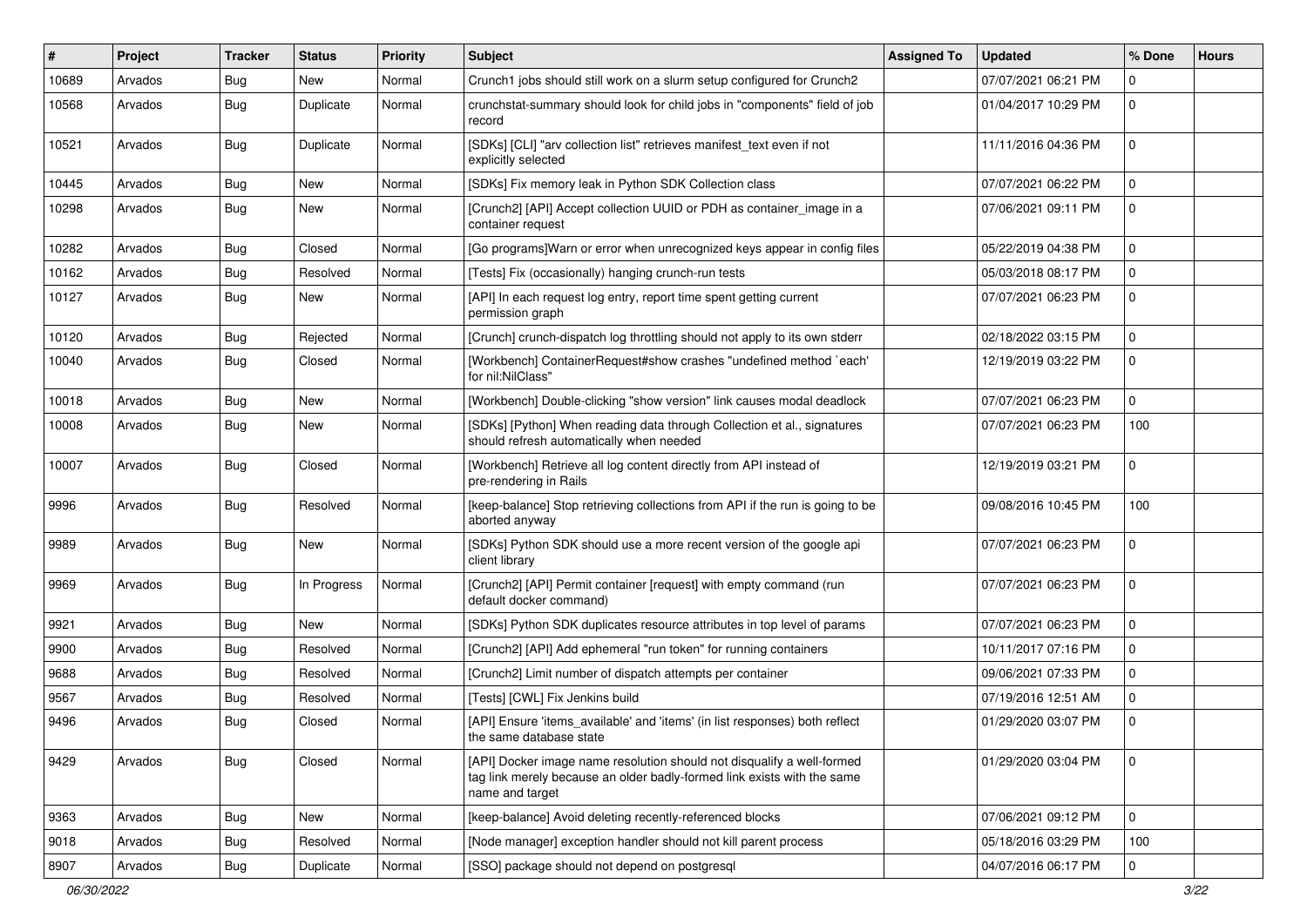| #    | Project  | <b>Tracker</b> | <b>Status</b> | <b>Priority</b> | <b>Subject</b>                                                                                                     | <b>Assigned To</b> | <b>Updated</b>      | % Done         | <b>Hours</b> |
|------|----------|----------------|---------------|-----------------|--------------------------------------------------------------------------------------------------------------------|--------------------|---------------------|----------------|--------------|
| 8710 | Tapestry | <b>Bug</b>     | Closed        | Normal          | Check UserFiles too when checking for Datasets that are ready to publish                                           |                    | 04/09/2016 05:21 PM | $\Omega$       |              |
| 8675 | Arvados  | <b>Bug</b>     | Resolved      | Normal          | [Crunch2] Unreliable test TestWriteMultipleLogs in services/crunch-run                                             |                    | 04/27/2017 05:12 PM | $\Omega$       |              |
| 8283 | Arvados  | <b>Bug</b>     | Closed        | Normal          | [Crunch] crunch-dispatch should run git as www-data, not root                                                      |                    | 01/18/2020 12:42 AM | $\Omega$       |              |
| 8151 | Arvados  | <b>Bug</b>     | Rejected      | Normal          | [crunchstat-summary] jobs with tasks_per_node>1 need node size<br>recommendations adjusted                         |                    | 03/15/2019 04:53 AM | $\Omega$       |              |
| 8082 | Arvados  | <b>Bug</b>     | Resolved      | Normal          | [Workbench] Fix col-md-* markup on pipeline instance display                                                       |                    | 12/30/2015 11:55 PM | 100            |              |
| 7880 | Arvados  | Bug            | New           | Normal          | [Crunch] crunch-dispatch should run the bundled version of crunch-job<br>specified by Gemfile.lock                 |                    | 07/07/2021 06:27 PM | $\Omega$       |              |
| 7853 | Arvados  | Bug            | Closed        | Normal          | [Data Manager] Behave appropriately when multiple keepstore nodes<br>share a single storage volume                 |                    | 02/15/2017 09:28 PM | $\Omega$       |              |
| 7743 | Arvados  | Bug            | <b>New</b>    | Normal          | [Workbench] Hide file preview buttons when preview isn't possible with<br>current keep-web config                  |                    | 07/07/2021 06:27 PM | $\mathbf 0$    |              |
| 7451 | Arvados  | Bug            | Resolved      | Normal          | [Tests] test suites should run on debian jessie                                                                    |                    | 07/19/2016 05:10 AM | 100            |              |
| 7232 | Arvados  | Bug            | New           | Normal          | [Keep] keepstore should notify sysadmin about error conditions (trying<br>harder than just log.Print())            |                    | 07/07/2021 06:28 PM | $\Omega$       |              |
| 7180 | Arvados  | Bug            | Closed        | Normal          | [Keep] [SDKs] Logic about which services to try should not reference<br>service_type                               |                    | 01/15/2020 08:29 PM | $\Omega$       |              |
| 7141 | Arvados  | <b>Bug</b>     | <b>New</b>    | Normal          | [API] Advertise anonymous token in discovery document                                                              |                    | 07/07/2021 06:28 PM | $\Omega$       |              |
| 7129 | Arvados  | <b>Bug</b>     | New           | Normal          | [Documentation] RVM and passenger recipes are missing details                                                      |                    | 07/07/2021 06:28 PM | $\mathbf{0}$   |              |
| 7120 | Arvados  | <b>Bug</b>     | New           | Normal          | [Keep] keepproxy should log real IP address                                                                        |                    | 07/07/2021 06:28 PM | $\Omega$       |              |
| 6997 | Arvados  | Bug            | Resolved      | Normal          | [Keep] keepstore reboots GCE host under heavy load                                                                 |                    | 01/31/2019 06:50 PM | $\overline{0}$ |              |
| 6943 | Arvados  | Bug            | Duplicate     | Normal          | [Git hosting] arvados-git-httpd should return 4xx, not 5xx, for authentication<br>errors                           |                    | 08/11/2015 05:30 PM | $\Omega$       |              |
| 6933 | Arvados  | Bug            | Closed        | Normal          | [Documentation] Use the same example/demo users and domain names<br>throughout                                     |                    | 01/15/2020 08:05 PM | $\Omega$       |              |
| 6780 | Arvados  | <b>Bug</b>     | <b>New</b>    | Normal          | [git] "git clone https://" with a bogus token should respond 4xx, not 5xx                                          |                    | 07/07/2021 06:29 PM | $\Omega$       |              |
| 6772 | Arvados  | Bug            | New           | Normal          | [API] Should not be necessary to host git repos on the same host as API<br>server                                  |                    | 07/07/2021 06:29 PM | $\Omega$       |              |
| 6753 | Arvados  | <b>Bug</b>     | Closed        | Normal          | [API] Asset pipeline does not work unless<br>config/environments/production.rb is present at buildtime and runtime |                    | 01/31/2022 04:26 PM | $\Omega$       |              |
| 6690 | Arvados  | <b>Bug</b>     | Closed        | Normal          | [Deployment] Better strategy for keeping Ruby up-to-date (both RVM and<br>manual installs lag behind)              |                    | 01/15/2020 07:59 PM | $\Omega$       |              |
| 6664 | Arvados  | <b>Bug</b>     | Resolved      | Normal          | [Tests] Generate code coverage reports for Go code in Jenkins test suite                                           |                    | 01/15/2020 07:59 PM | $\mathbf 0$    |              |
| 6440 | Arvados  | Bug            | Resolved      | Normal          | [Workbench] Improper quoting of error message                                                                      |                    | 07/08/2015 04:48 PM | 100            |              |
| 6439 | Arvados  | <b>Bug</b>     | New           | Normal          | [Workbench] Copying jobs causes "SubmitIdReused" error if submit id is<br>not null                                 |                    | 07/07/2021 06:29 PM | $\mathbf{0}$   |              |
| 6412 | Tapestry | <b>Bug</b>     | New           | Normal          | Admin cannot use UserFilesController#reprocess unless admin account is<br>marked "enrolled"                        |                    | 06/24/2015 08:16 PM | $\mathbf{0}$   |              |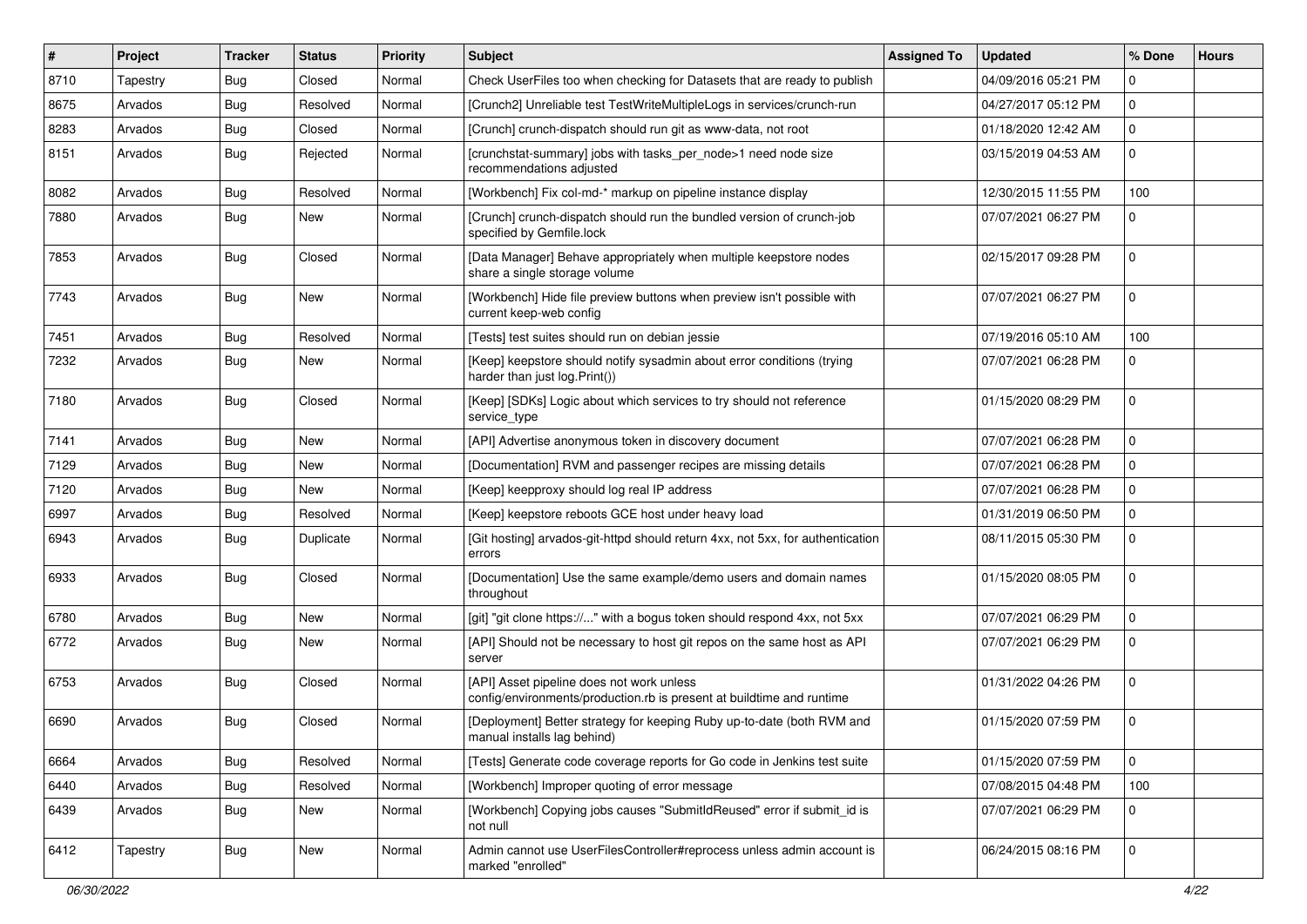| #    | Project | <b>Tracker</b> | <b>Status</b> | <b>Priority</b> | <b>Subject</b>                                                                                                                                                    | <b>Assigned To</b> | <b>Updated</b>      | % Done       | <b>Hours</b> |
|------|---------|----------------|---------------|-----------------|-------------------------------------------------------------------------------------------------------------------------------------------------------------------|--------------------|---------------------|--------------|--------------|
| 6318 | Arvados | <b>Bug</b>     | New           | Normal          | [SDKs] Go SDK locator regexp (and its tests) should agree with the<br>documented format                                                                           |                    | 07/07/2021 06:29 PM | $\Omega$     |              |
| 6274 | Arvados | <b>Bug</b>     | New           | Normal          | [API] [Workbench] Home project should be a real object (group with<br>group_class="project"), not current_user.                                                   |                    | 07/07/2021 06:29 PM | $\Omega$     |              |
| 6240 | Arvados | Bug            | New           | Normal          | [API] "order" params should be rejected or used (not silently ignored) even<br>when they reference columns missing from the "select" param                        |                    | 07/07/2021 06:29 PM | $\Omega$     |              |
| 5898 | Arvados | <b>Bug</b>     | Resolved      | Normal          | [Tests] Race condition in test_KeepProxyTest1<br>(tests.test keep client.KeepProxyTestCase) e.g. build 1550                                                       |                    | 07/16/2015 03:33 AM | 100          |              |
| 5850 | Arvados | <b>Bug</b>     | Closed        | Normal          | All clients authenticate directly against SSO server without going through<br>API server                                                                          |                    | 02/13/2019 06:04 PM | $\Omega$     |              |
| 5841 | Arvados | Bug            | New           | Normal          | [Workbench] Link to script sources on github when repository is a github<br>url                                                                                   |                    | 07/07/2021 06:30 PM | $\mathbf 0$  |              |
| 5820 | Arvados | Bug            | New           | Normal          | [Workbench] Missing link target in iframe error message                                                                                                           |                    | 07/07/2021 06:30 PM | $\mathbf{0}$ |              |
| 5688 | Arvados | Bug            | Resolved      | Normal          | [API] Accept a git revision range in runtime constraints, deprecate "min"<br>and "max" revision filters.                                                          |                    | 05/18/2016 02:23 PM | 100          |              |
| 5685 | Arvados | <b>Bug</b>     | Resolved      | Normal          | [SDKs] In Go SDK keepclient, use defaultCollectionReplication as default<br>Want_replicas (instead of always 2)                                                   |                    | 05/05/2016 02:06 PM | $\Omega$     |              |
| 5541 | Arvados | Bug            | New           | Normal          | [Workbench] Buttons should have consistent ctrl-click and right-click<br>behavior                                                                                 |                    | 07/07/2021 06:30 PM | $\Omega$     |              |
| 5451 | Arvados | Bug            | New           | Normal          | [Documentation] Fix Go SDK comments so they look reasonable in godoc                                                                                              |                    | 07/07/2021 06:30 PM | $\Omega$     |              |
| 5233 | Arvados | Bug            | Closed        | Normal          | [Tests] Eliminate system globals in test suites                                                                                                                   |                    | 03/11/2022 09:43 PM | $\Omega$     |              |
| 5162 | Arvados | Bug            | Closed        | Normal          | [Crunch] crunch-dispatch should use the API instead of running in the API<br>server's rails environment.                                                          |                    | 02/13/2018 08:51 PM | $\Omega$     |              |
| 4841 | Arvados | Bug            | Rejected      | Normal          | [Workbench] When using "Run pipeline" button at the top of project A, the<br>pipeline template chooser should start out showing project A, not "All<br>projects". |                    | 09/11/2019 02:53 PM | $\Omega$     |              |
| 4771 | Arvados | <b>Bug</b>     | New           | Normal          | [Workbench] Collection content hash should stay up-to-date (e.g., while<br>uploading files)                                                                       |                    | 07/07/2021 06:31 PM | $\Omega$     |              |
| 4700 | Arvados | <b>Bug</b>     | New           | Normal          | [Workbench] Websocket client should only subscribe to events about<br>relevant objects, not all events.                                                           |                    | 07/07/2021 06:31 PM | $\Omega$     |              |
| 4699 | Arvados | Bug            | Resolved      | Normal          | [Workbench] collections#index should not crash on (name.nil? and<br>tags.any?)                                                                                    |                    | 12/02/2014 08:44 PM | 100          |              |
| 4696 | Arvados | Bug            | New           | Normal          | [SDKs] one_task_per_input_stream fails due to unsupported APIs.<br>Remove it from docs, examples, and SDK.                                                        |                    | 07/07/2021 06:31 PM | $\mathbf 0$  |              |
| 4661 | Arvados | <b>Bug</b>     | Resolved      | Normal          | [SDKs] Python Keep client's retry/rescue should not make an OOM<br>exception look like a Keep problem                                                             |                    | 01/15/2015 05:05 PM | $\Omega$     |              |
| 4553 | Arvados | <b>Bug</b>     | Closed        | Normal          | [Docker] Compute node records should get created automatically by<br>build/run scripts                                                                            |                    | 05/16/2017 06:15 PM | $\mathbf{0}$ |              |
| 4529 | Arvados | <b>Bug</b>     | Closed        | Normal          | [SDKs] Ensure Python and Go SDKs in a given situation always choose<br>either proxies or disks, never some of each.                                               |                    | 03/09/2017 09:51 PM | $\mathbf{0}$ |              |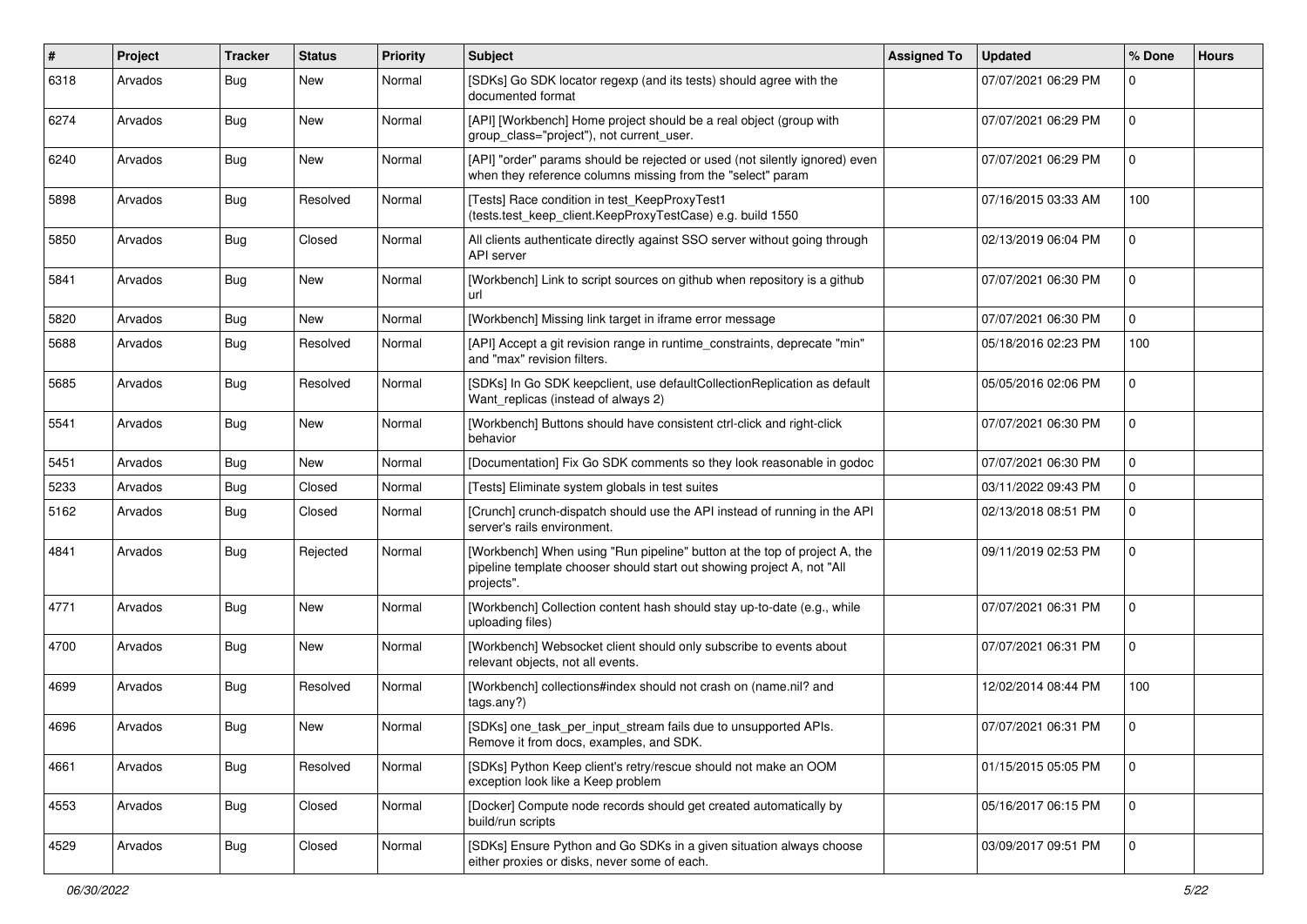| #    | Project | <b>Tracker</b> | <b>Status</b> | <b>Priority</b> | Subject                                                                                                                                          | <b>Assigned To</b> | <b>Updated</b>      | % Done         | <b>Hours</b> |
|------|---------|----------------|---------------|-----------------|--------------------------------------------------------------------------------------------------------------------------------------------------|--------------------|---------------------|----------------|--------------|
| 4402 | Arvados | Bug            | Closed        | Normal          | [SDKs] CollectionWriter.write_directory_tree(,max_manifest_depth=0)<br>should produce a single stream.                                           |                    | 11/07/2014 07:08 PM | $\Omega$       |              |
| 4324 | Arvados | <b>Bug</b>     | New           | Normal          | [Docker] Fix supervisor.conf to supervise services instead of running init.d<br>start script and hoping everything is OK                         |                    | 07/07/2021 06:35 PM | $\mathbf 0$    |              |
| 4222 | Arvados | <b>Bug</b>     | Closed        | Normal          | [Keep] Rename -enforce-permissions to -bypass-read-permissions with<br>default=false; let data manager functions work irrespective of this flag. |                    | 03/09/2017 09:51 PM | $\overline{0}$ |              |
| 4132 | Arvados | <b>Bug</b>     | Closed        | Normal          | [Workbench] Add unit test infrastructure (and some examples) for<br>JavaScript assets                                                            |                    | 03/09/2017 09:50 PM | $\overline{0}$ |              |
| 4102 | Arvados | <b>Bug</b>     | Rejected      | Normal          | [Keep] Fix FUSE test suite so it does not need to be updated every time a<br>new collection fixture is added to apiserver                        |                    | 10/08/2014 07:43 PM | $\mathbf 0$    |              |
| 4085 | Arvados | <b>Bug</b>     | Resolved      | Normal          | [Workbench] On pipeline instance page, queued jobs should have Cancel<br>buttons                                                                 |                    | 10/08/2014 07:19 PM | $\overline{0}$ |              |
| 4028 | Arvados | Bug            | Closed        | Normal          | [Crunch] Task stdout appearing in job logs should be labeled "stdout"<br>instead of "stderr"                                                     |                    | 03/09/2017 09:45 PM | 100            |              |
| 3989 | Arvados | <b>Bug</b>     | New           | Normal          | [Workbench] [DRAFT] Fix clock/node time reporting on Workbench<br>pipeline page                                                                  |                    | 07/07/2021 06:36 PM | $\mathbf 0$    |              |
| 3954 | Arvados | <b>Bug</b>     | Closed        | Normal          | [API] permission_to_update should prohibit all changes to<br>content-addressable attributes of a job record after the job has started.           |                    | 03/09/2017 09:44 PM | $\mathbf 0$    |              |
| 3910 | Arvados | <b>Bug</b>     | Closed        | Normal          | [SDKs] Client libraries should retry failed API requests after errors like<br>Gateway Timeout (part 2)                                           |                    | 03/10/2017 06:41 PM | $\overline{0}$ |              |
| 3691 | Arvados | <b>Bug</b>     | New           | Normal          | [Workbench] Suppress "ajax failed" error messages when ajax fails due to<br>browser navigation event.                                            |                    | 07/07/2021 06:36 PM | $\overline{0}$ |              |
| 3645 | Arvados | <b>Bug</b>     | Resolved      | Normal          | [Keep] Rename -permission-key-file to -blob-signing-key-file for clarity and<br>to match API configuration knob.                                 |                    | 04/12/2016 03:27 PM | $\Omega$       |              |
| 3638 | Arvados | <b>Bug</b>     | Closed        | Normal          | [Workbench] [Draft] When moving a job or pipeline between projects,<br>outputs and logs should move too.                                         |                    | 01/03/2020 08:46 PM | $\overline{0}$ |              |
| 3625 | Arvados | <b>Bug</b>     | New           | Normal          | [Workbench] API token provided in query string should not be ignored just<br>because the session already has a token.                            |                    | 07/07/2021 06:36 PM | $\mathbf 0$    |              |
| 3622 | Arvados | <b>Bug</b>     | New           | Normal          | [API] [refactor] Move system_group, system_user, etc to class methods in<br>Group and User                                                       |                    | 07/06/2021 09:27 PM | $\mathbf{0}$   |              |
| 3573 | Arvados | <b>Bug</b>     | New           | Normal          | [Workbench] When showing a shared project, do not include "Home" in<br>breadcrumbs.                                                              |                    | 07/07/2021 06:36 PM | $\mathbf 0$    |              |
| 3570 | Arvados | <b>Bug</b>     | Resolved      | Normal          | [Crunch] With multiple crunch-dispatch processes, race condition causes<br>job record to have success=false while still running.                 |                    | 08/22/2014 01:52 PM | 100            |              |
| 3556 | Arvados | <b>Bug</b>     | Closed        | Normal          | [Documentation] Avoid using the term "parallel" when referring to Crunch<br>concurrency features                                                 |                    | 03/09/2017 09:40 PM | $\mathbf 0$    |              |
| 3555 | Arvados | <b>Bug</b>     | Closed        | Normal          | [API] Rename nondeterministic to impure                                                                                                          |                    | 03/09/2017 09:40 PM | $\mathbf{0}$   |              |
| 3419 | Arvados | <b>Bug</b>     | Closed        | Normal          | [SDKs] Perl client library should retry failed API requests after errors like<br>Gateway Timeout                                                 |                    | 03/15/2017 11:13 PM | 100            |              |
| 3418 | Arvados | Bug            | Rejected      | Normal          | [Crunch] crunch-job ignores task sequence                                                                                                        |                    | 03/09/2017 09:40 PM | $\overline{0}$ |              |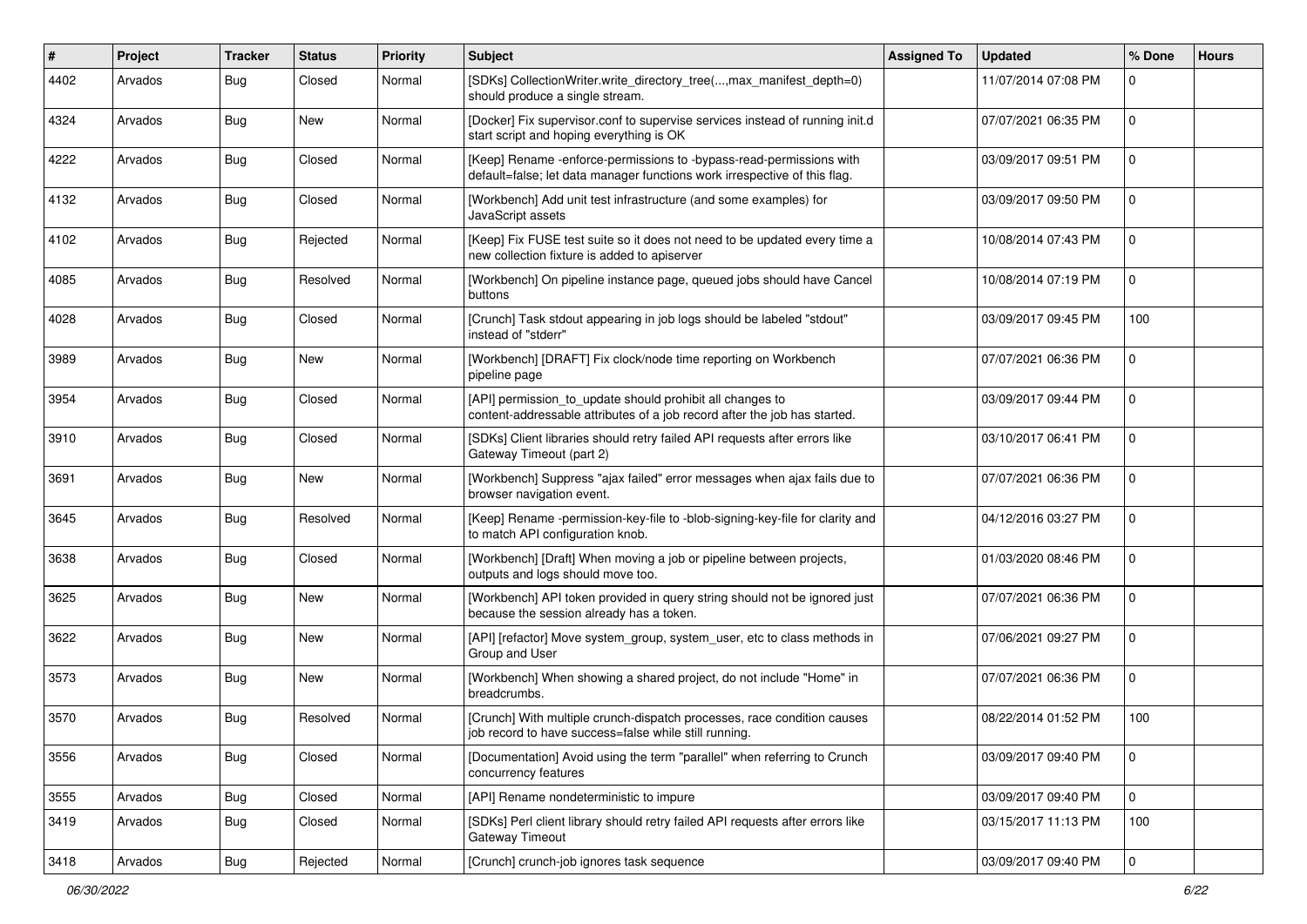| $\#$ | Project | <b>Tracker</b>   | <b>Status</b> | <b>Priority</b> | Subject                                                                                                                                                                                | <b>Assigned To</b> | <b>Updated</b>      | % Done         | <b>Hours</b> |
|------|---------|------------------|---------------|-----------------|----------------------------------------------------------------------------------------------------------------------------------------------------------------------------------------|--------------------|---------------------|----------------|--------------|
| 3416 | Arvados | <b>Bug</b>       | Closed        | Normal          | [API] Clean up exception raise/rescue usage, use 4xx and 5xx<br>appropriately                                                                                                          |                    | 06/29/2020 06:32 PM | $\mathbf 0$    |              |
| 3386 | Arvados | <b>Bug</b>       | Closed        | Normal          | [Documentation] Crunch script can exit 111 to indicate transient failure<br>(i.e., try running the task again up to N times)                                                           |                    | 03/09/2017 09:40 PM | $\mathbf 0$    |              |
| 3385 | Arvados | <b>Bug</b>       | Closed        | Normal          | [Workbench] Clarify in the log viewer the difference between tasks that<br>failed, and tasks that were cancelled (because some other task failed, or<br>the job itself was cancelled). |                    | 01/03/2020 04:30 PM | $\overline{0}$ |              |
| 3371 | Arvados | <b>Bug</b>       | Closed        | Normal          | [SDK] arv-put network timeout should be configurable at runtime with<br>--timeout argument                                                                                             |                    | 01/03/2020 04:30 PM | $\overline{0}$ |              |
| 3369 | Arvados | <b>Bug</b>       | Closed        | Normal          | [Documentation] CLI usage page should help you install the CLI tools on<br>your workstation                                                                                            |                    | 01/03/2020 04:30 PM | $\overline{0}$ |              |
| 3353 | Arvados | <b>Bug</b>       | Closed        | Normal          | [SDK] "arv keep less" uses Perl client library                                                                                                                                         |                    | 01/03/2020 04:30 PM | $\Omega$       |              |
| 3352 | Arvados | <b>Bug</b>       | Closed        | Normal          | [SDK] After ^C, arv-put sometimes exits but leaves processes/threads<br>behind that keep the resume file locked, preventing retrying the aborted<br>arv-put.                           |                    | 03/10/2017 06:40 PM | $\overline{0}$ |              |
| 3346 | Arvados | <b>Bug</b>       | Closed        | Normal          | ActiveRecord::SaveFailed exception does not include useful error<br>message if AuthorizedKey#permission_to_set_authorized_user_uuid fails<br>during @object.save!                      |                    | 01/03/2020 04:29 PM | $\Omega$       |              |
| 3224 | Arvados | <b>Bug</b>       | New           | Normal          | [Workbench] Search box on collections page should use infinite scroll<br>instead of (broken) page number links                                                                         |                    | 07/07/2021 06:36 PM | $\overline{0}$ |              |
| 3220 | Arvados | <b>Bug</b>       | Resolved      | Normal          | Keep server uses inappropriate HTTP status codes                                                                                                                                       |                    | 07/16/2014 01:21 PM | 100            |              |
| 3185 | Arvados | <b>Bug</b>       | Resolved      | Normal          | Job validation fails with no error message if runtime_constraints is nil.                                                                                                              |                    | 07/16/2014 03:39 PM | 100            |              |
| 3174 | Arvados | <b>Bug</b>       | Resolved      | Normal          | arv-ls reports file sizes as floor(KB) instead of ceil(KB) like other similar<br>tools                                                                                                 |                    | 07/03/2014 12:30 PM | 100            |              |
| 3172 | Arvados | <b>Bug</b>       | Closed        | Normal          | [Workbench] Moving a pipeline instance from a private project to a shared<br>project does not also effectively share the component jobs.                                               |                    | 06/29/2020 06:30 PM | $\overline{0}$ |              |
| 3166 | Arvados | <b>Bug</b>       | Closed        | Normal          | [Workbench] Generic "attributes" tab renders uuid as a link to the object,<br>with object type as link text, instead of actually showing the uuid.                                     |                    | 03/10/2017 06:40 PM | $\overline{0}$ |              |
| 3086 | Arvados | <b>Bug</b>       | Closed        | Normal          | AJAX behaves strangely if login token expires                                                                                                                                          |                    | 06/29/2020 06:25 PM | $\overline{0}$ |              |
| 3037 | Arvados | <b>Bug</b>       | New           | Normal          | [API] websocket clients should not put API tokens in path or query string                                                                                                              |                    | 07/07/2021 06:36 PM | $\mathbf 0$    |              |
| 3027 | Arvados | <b>Bug</b>       | Resolved      | Normal          | [Workbench] job->log tab appears to be loading forever if Log collection is<br>not found                                                                                               |                    | 07/25/2014 11:33 AM | $\Omega$       |              |
| 3024 | Arvados | <b>Bug</b>       | Resolved      | Normal          | [API] Synchronize read permissions and collection name links                                                                                                                           |                    | 09/19/2014 06:38 PM | $\overline{0}$ |              |
| 3023 | Arvados | <sub>I</sub> Bug | Resolved      | Normal          | Fix infinite-scroll on collections and pipeline templates chooser                                                                                                                      |                    | 06/16/2014 09:50 AM | l 0            |              |
| 2833 | Arvados | Bug              | Resolved      | Normal          | In development mode, after auto-reloading models, workbench complains<br>"A copy of ArvadosApiClient has been removed from the module tree but<br>is still active"                     |                    | 05/16/2014 04:47 PM | $\overline{0}$ |              |
| 2814 | Arvados | Bug              | Rejected      | Normal          | Editables cannot be edited twice in a row without refreshing page.                                                                                                                     |                    | 05/22/2014 11:10 AM | $\overline{0}$ |              |
| 2812 | Arvados | Bug              | Resolved      | Normal          | Groups page is empty                                                                                                                                                                   |                    | 05/13/2014 10:20 AM | 100            |              |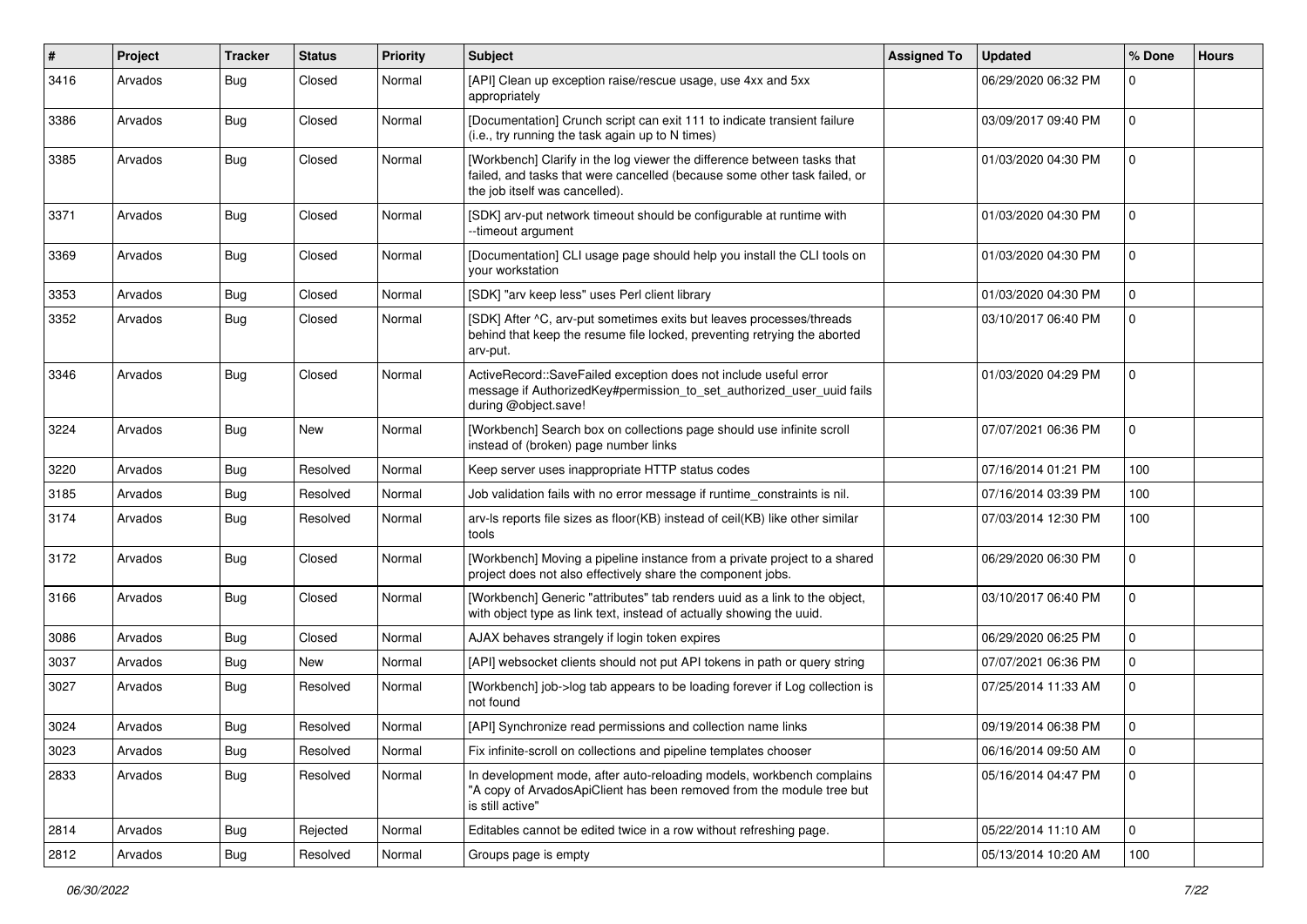| $\vert$ # | Project             | <b>Tracker</b> | <b>Status</b> | <b>Priority</b> | <b>Subject</b>                                                                                                | <b>Assigned To</b> | <b>Updated</b>      | % Done      | <b>Hours</b> |
|-----------|---------------------|----------------|---------------|-----------------|---------------------------------------------------------------------------------------------------------------|--------------------|---------------------|-------------|--------------|
| 2808      | Arvados             | Bug            | Resolved      | Normal          | Paging broken on pipeline instances page                                                                      |                    | 05/13/2014 10:20 AM | 100         |              |
| 2744      | Arvados             | Bug            | Resolved      | Normal          | Developer doc bug-fixes                                                                                       |                    | 05/07/2014 12:23 PM | 100         |              |
| 2705      | Arvados             | Bug            | Resolved      | Normal          | Remove arv-mount to a separate package so the Python SDK does not<br>depend on fuse libraries.                |                    | 05/13/2014 10:19 AM | $\Omega$    |              |
| 2547      | Arvados             | Bug            | Resolved      | Normal          | keep0 and keep1.gr1hi each report 2x most blocks.                                                             |                    | 04/11/2014 12:38 AM | 100         |              |
| 2209      | Arvados             | <b>Bug</b>     | Resolved      | Normal          | arvados.api('v1').collections().list(limit=X).execute() returns ~half X results                               |                    | 04/04/2014 10:13 AM | 100         |              |
| 1461      | Tapestry            | <b>Bug</b>     | New           | Normal          | Firefox compatibility problem in kit_design creation                                                          |                    | 10/28/2013 04:47 PM | $\mathbf 0$ |              |
| 1116      | Tapestry            | Bug            | New           | Normal          | Selecting kit ranges at /kits should not be case-sensitive                                                    |                    | 10/28/2013 04:54 PM | $\Omega$    |              |
| 775       | <b>GET-Evidence</b> | Bug            | New           | Normal          | https://evidence.personalgenomes.org/ should not show huPGP site                                              |                    | 12/06/2013 08:38 PM | $\mathbf 0$ |              |
| 556       | <b>GET-Evidence</b> | Bug            | New           | Normal          | Visualization improvements                                                                                    |                    | 04/21/2011 06:48 PM | $\mathbf 0$ |              |
| 466       | <b>GET-Evidence</b> | Bug            | New           | Normal          | xmlrpc server is careless with huge temp files                                                                |                    | 02/11/2011 05:42 PM | $\Omega$    |              |
| 19197     | Arvados             | Feature        | New           | Normal          | Optimize permission checks for can write/can manage fields                                                    |                    | 06/14/2022 02:40 PM | $\Omega$    |              |
| 19196     | Arvados             | Feature        | New           | Normal          | Allow API select parameter to add/remove fields from the default set                                          |                    | 06/14/2022 02:35 PM | $\Omega$    |              |
| 19194     | Arvados             | Feature        | New           | Normal          | Return can manage and can write for all object types (not just<br>users/groups/projects)                      |                    | 06/14/2022 02:36 PM | $\mathbf 0$ |              |
| 19150     | Arvados             | Feature        | New           | Normal          | `arvados-server install -type=test -test-suite-user=X` should add user X to<br>docker and fuse groups         |                    | 05/20/2022 05:53 PM | $\Omega$    |              |
| 18790     | Arvados             | Feature        | <b>New</b>    | Normal          | Access live container logs through arvados-client and crunch-run container<br>gateway                         |                    | 02/18/2022 03:28 PM | $\Omega$    |              |
| 18677     | Arvados             | Feature        | <b>New</b>    | Normal          | Container runtime metrics API                                                                                 |                    | 01/25/2022 06:56 PM | $\Omega$    |              |
| 18071     | Arvados             | Feature        | New           | Normal          | Use postgresql advisory locks to prevent concurrent dispatcher /<br>keep-balance processes                    |                    | 08/26/2021 05:55 PM | $\Omega$    |              |
| 17693     | Arvados             | Feature        | <b>New</b>    | Normal          | [keep-web] Improve cache efficiency for a mix of fast and slow clients                                        |                    | 05/18/2021 08:20 PM | $\Omega$    |              |
| 17468     | Arvados             | Feature        | New           | Normal          | [controller] Skip repetitive OIDC UserInfo calls if access token validates as<br>an ID token                  |                    | 07/06/2021 09:11 PM | $\Omega$    |              |
| 17038     | Arvados             | Feature        | New           | Normal          | [controller] Option to request additional scopes, and verify additional<br>claims, during OpenID Connect auth |                    | 05/19/2021 09:04 PM | $\mathbf 0$ |              |
| 17037     | Arvados             | Feature        | New           | Normal          | [controller] Improve use of given_name/family_name fields for generic<br>OpenID Connect providers             |                    | 10/21/2020 05:33 PM | $\Omega$    |              |
| 16744     | Arvados             | Feature        | New           | Normal          | [keep-web] Support more S3 write APIs: DeleteObjects, POST object                                             |                    | 07/06/2021 09:12 PM | $\Omega$    |              |
| 16120     | Arvados             | Feature        | New           | Normal          | [arvados-server] Add profiling flag to service components                                                     |                    | 02/04/2020 03:49 PM | $\mathbf 0$ |              |
| 15758     | Arvados             | Feature        | <b>New</b>    | Normal          | [keep-balance] [keepstore] Report blocks/bytes in trash                                                       |                    | 07/06/2021 09:08 PM | $\Omega$    |              |
| 15582     | Arvados             | Feature        | New           | Normal          | [API] [Controller] Per-user client login permissions                                                          |                    | 08/21/2019 05:40 PM | $\Omega$    |              |
| 15457     | Arvados             | Feature        | <b>New</b>    | Normal          | [Controller] Delegate new container requests to other clusters based on<br>location of input data             |                    | 07/06/2021 09:12 PM | $\Omega$    |              |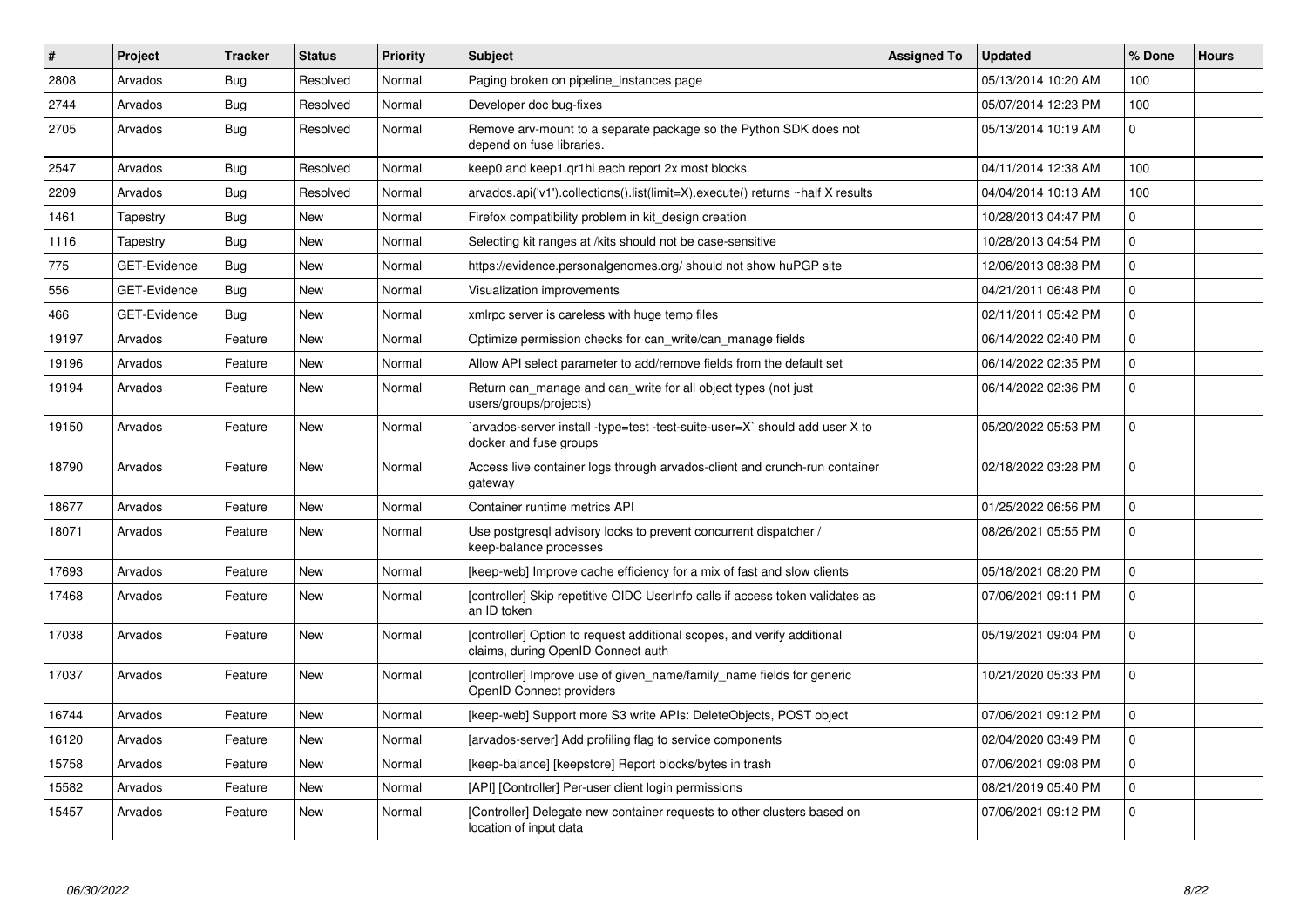| #     | Project                | <b>Tracker</b> | <b>Status</b> | <b>Priority</b> | Subject                                                                                                     | <b>Assigned To</b> | <b>Updated</b>      | % Done         | <b>Hours</b> |
|-------|------------------------|----------------|---------------|-----------------|-------------------------------------------------------------------------------------------------------------|--------------------|---------------------|----------------|--------------|
| 15448 | Arvados<br>Workbench 2 | Feature        | New           | Normal          | [Running a workflow] Specify destination project for intermediate/output<br>collections                     |                    | 07/10/2019 06:26 PM | $\Omega$       |              |
| 15125 | Arvados                | Feature        | New           | Normal          | [keep-balance] [keepstore] Procedure to halt/reverse/investigate a<br>suspected data loss incident          |                    | 07/06/2021 09:09 PM | $\mathbf 0$    |              |
| 15082 | Arvados                | Feature        | New           | Normal          | [controller] [all services] Publish entire config including secrets                                         |                    | 07/06/2021 09:09 PM | $\overline{0}$ |              |
| 15025 | Arvados                | Feature        | New           | Normal          | [arvados-dispatch-cloud] GCE driver (Google Compute Engine)                                                 |                    | 07/06/2021 09:09 PM | $\mathbf 0$    |              |
| 14922 | Arvados                | Feature        | New           | Normal          | [crunch-dispatch-cloud] Run multiple containers concurrently on a single<br>VM                              |                    | 07/06/2021 09:13 PM | $\mathbf 0$    |              |
| 14021 | Arvados                | Feature        | New           | Normal          | [crunch-dispatch-slurm] option to set job priority directly instead of using<br>nice values                 |                    | 07/06/2021 09:09 PM | $\mathbf 0$    |              |
| 13688 | Arvados                | Feature        | New           | Normal          | [API] optional asynchronous flag for create/update operations                                               |                    | 04/22/2020 09:08 PM | $\overline{0}$ |              |
| 13646 | Arvados                | Feature        | Rejected      | Normal          | [API] Rails API server loads cluster configuration file                                                     |                    | 02/13/2019 04:12 PM | $\mathbf 0$    |              |
| 13272 | Arvados                | Feature        | New           | Normal          | [keep-web] read/write support for /by_id and /users                                                         |                    | 07/06/2021 09:14 PM | $\overline{0}$ |              |
| 12996 | Arvados                | Feature        | New           | Normal          | [SDKs] CollectionFS should repack highly fragmented files                                                   |                    | 01/24/2018 08:33 PM | $\mathbf 0$    |              |
| 12958 | Arvados                | Feature        | Closed        | Normal          | [Federation] Workbench login chooser                                                                        |                    | 03/01/2019 07:33 PM | $\overline{0}$ |              |
| 12692 | Arvados                | Feature        | New           | Normal          | [keep-web] Accept /t=token/c=collection/path (currently only<br>/c=collection/t=token/path)                 |                    | 07/06/2021 09:11 PM | $\mathbf 0$    |              |
| 12566 | Arvados                | Feature        | Closed        | Normal          | [arv-mount] --unmount should sync/wait and unmount gracefully unless<br>otherwise specified                 |                    | 02/12/2020 02:26 PM | $\mathbf 0$    |              |
| 12090 | Arvados                | Feature        | Resolved      | Normal          | Collections/data access API                                                                                 |                    | 12/18/2019 09:13 PM | $\mathbf 0$    |              |
| 11668 | Arvados                | Feature        | New           | Normal          | [SDKs] Exceptions raised by Python SDK should include the "error token"<br>if provided in the API response  |                    | 07/06/2021 09:22 PM | $\overline{0}$ |              |
| 11646 | Arvados                | Feature        | Closed        | Normal          | [keepstore] Support X-Keep-Desired-Classes header                                                           |                    | 05/08/2018 12:58 PM | $\overline{0}$ |              |
| 11582 | Arvados                | Feature        | New           | Normal          | [API] Delete old job/container logs in main server process, instead of rake<br>tasks invoked from cron jobs |                    | 07/06/2021 09:22 PM | $\overline{0}$ |              |
| 11153 | Arvados                | Feature        | New           | Normal          | [API] create_token script should allow operator to provide token scopes<br>and opaque comment               |                    | 07/07/2021 05:25 PM | $\mathbf 0$    |              |
| 11146 | Arvados                | Feature        | New           | Normal          | [Crunch2] [Workbench] Show slurm queue position of containers<br>submitted to slurm but not yet running     |                    | 07/07/2021 05:25 PM | $\mathbf 0$    |              |
| 10594 | Arvados                | Feature        | New           | Normal          | [API] [Workbench] Error out when unrecognized keys appear in config files                                   |                    | 07/07/2021 06:21 PM | $\mathbf 0$    |              |
| 10541 | Arvados                | Feature        | New           | Normal          | [Keep] Share buffers between overlapping/consecutive GET requests for<br>the same block                     |                    | 07/07/2021 06:22 PM | $\overline{0}$ |              |
| 10313 | Arvados                | Feature        | Resolved      | Normal          | [Crunch2] crunch-run config option to use arv-mount for output dir                                          |                    | 02/13/2019 06:03 PM | $\mathbf 0$    |              |
| 10281 | Arvados                | Feature        | Resolved      | Normal          | [keepstore] support DirectoryReplication config for Directory volumes                                       |                    | 10/17/2016 12:45 PM | 100            |              |
| 10267 | Arvados                | Feature        | Rejected      | Normal          | Permission-monitoring service keeps a flattened permissions table up to<br>date                             |                    | 02/15/2017 08:29 PM | $\overline{0}$ |              |
| 10141 | Arvados                | Feature        | Closed        | Normal          | [Packaging] Include sample config file (/etc/arvados/foo/foo.example.yml)<br>with each configurable package |                    | 09/11/2019 02:55 PM | $\mathbf 0$    |              |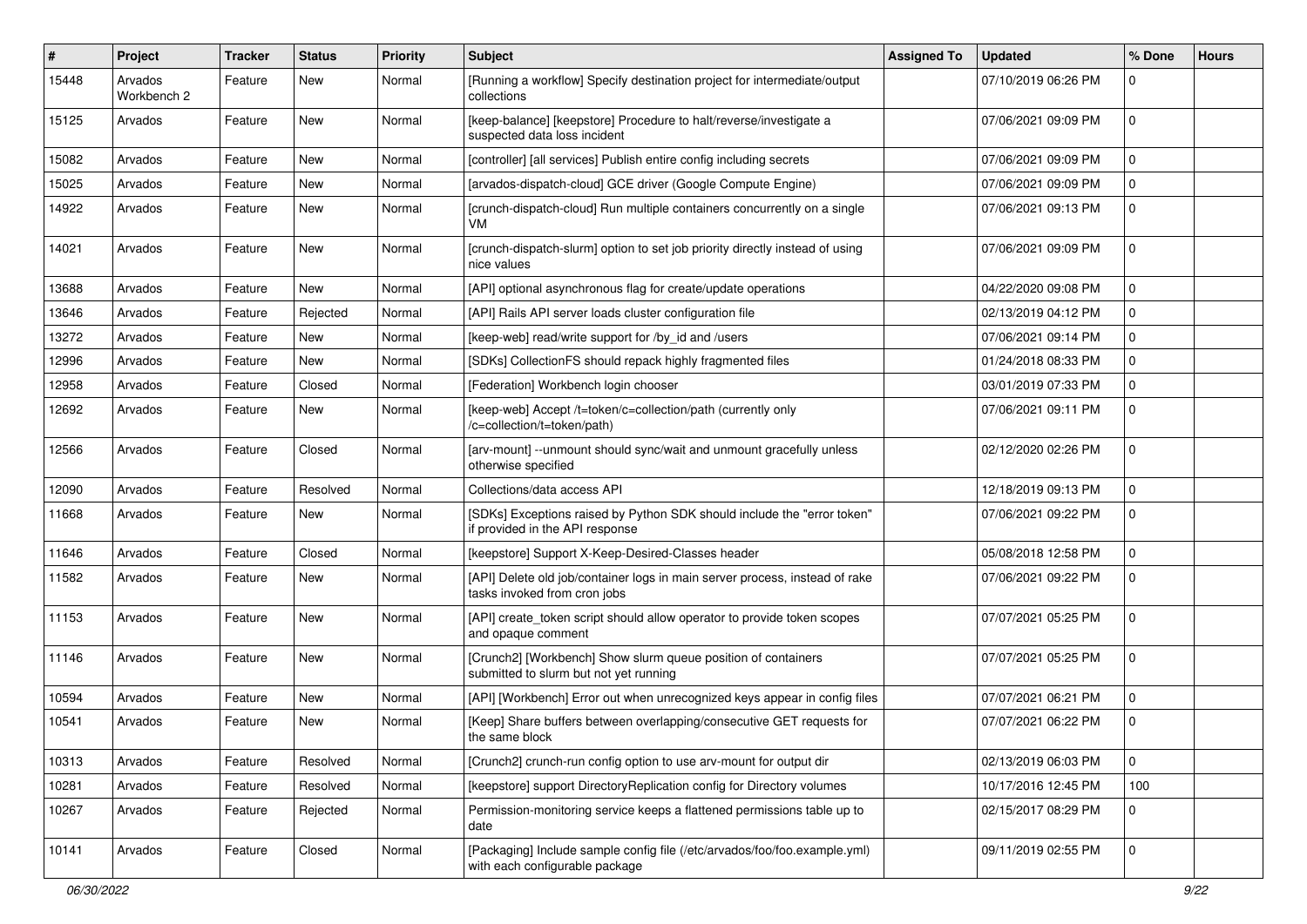| $\sharp$ | Project  | <b>Tracker</b> | <b>Status</b> | <b>Priority</b> | <b>Subject</b>                                                                                                                                                | <b>Assigned To</b> | <b>Updated</b>      | % Done         | <b>Hours</b> |
|----------|----------|----------------|---------------|-----------------|---------------------------------------------------------------------------------------------------------------------------------------------------------------|--------------------|---------------------|----------------|--------------|
| 9968     | Arvados  | Feature        | New           | Normal          | [Crunch2] [API] Support container request expiry (expires_at)                                                                                                 |                    | 07/07/2021 06:23 PM | $\Omega$       |              |
| 9364     | Arvados  | Feature        | New           | Normal          | [keep-balance] "Expedited delete" tool: perform garbage collection on<br>some specific (recently deleted) collections, bypassing usual GC race<br>protections |                    | 07/07/2021 06:25 PM | $\mathbf 0$    |              |
| 9027     | Tapestry | Feature        | <b>New</b>    | Normal          | Incorporate coverage info from get-evidence dataset reports in publication<br>statistics                                                                      |                    | 04/20/2016 08:20 PM | $\mathbf{0}$   |              |
| 8754     | Arvados  | Feature        | <b>New</b>    | Normal          | [Tests] Add code-checking tools to CI test pipeline                                                                                                           |                    | 01/18/2020 01:09 AM | $\overline{0}$ |              |
| 8731     | Arvados  | Feature        | Resolved      | Normal          | Update arv-box to use arvados/build/* instead of arvados-dev/jenkins/*                                                                                        |                    | 03/29/2016 06:55 PM | $\mathbf 0$    |              |
| 8698     | Tapestry | Feature        | New           | Normal          | When UserFile data is updated, if it has a suitable data type, submit<br>report-generator jobs                                                                |                    | 03/18/2016 12:32 AM | $\mathbf 0$    |              |
| 8626     | Arvados  | Feature        | Closed        | Normal          | [Keep] Configurable free space target for each volume -- don't delete<br>blocks when that much free space is already available                                |                    | 01/18/2020 12:56 AM | $\mathbf 0$    |              |
| 8409     | Arvados  | Feature        | Resolved      | Normal          | [crunchstat-summary] Look for signs of cache thrashing and suggest<br>increasing keep_cache_mb_per_task                                                       |                    | 06/29/2017 02:06 PM | $\overline{0}$ |              |
| 8248     | Arvados  | Feature        | Resolved      | Normal          | [Docs] Explain what -serialize flag does on install/install-keepstore.html                                                                                    |                    | 01/20/2016 06:23 PM | 100            |              |
| 8228     | Arvados  | Feature        | New           | Normal          | [SDKs] [FUSE] Python SDK and arv-mount use Range requests when a<br>caller requests part of a block that has been ejected from the cache                      |                    | 07/07/2021 06:27 PM | $\mathbf{0}$   |              |
| 8213     | Arvados  | Feature        | New           | Normal          | [SDKs] arv get (and edit) should support a flag that suppresses display of<br>non-writable attributes like "status" and "writable_by"                         |                    | 07/07/2021 06:27 PM | $\overline{0}$ |              |
| 8212     | Arvados  | Feature        | New           | Normal          | [SDKs] arv CLI program accepts "-" and "/path/to/file" as values for<br>parameters that expect JSON (most notably the "body" parameter)                       |                    | 07/07/2021 06:27 PM | $\mathbf 0$    |              |
| 8163     | Arvados  | Feature        | New           | Normal          | [FUSE] arv-mount should detect and log any files/dirs that are still open<br>after unmounting                                                                 |                    | 07/07/2021 06:27 PM | $\overline{0}$ |              |
| 8064     | Arvados  | Feature        | <b>New</b>    | Normal          | [Keep-web] Support CORS requests with Authorization headers                                                                                                   |                    | 07/06/2021 09:12 PM | $\overline{0}$ |              |
| 7847     | Arvados  | Feature        | Rejected      | Normal          | [SDKs] Update run-command to use arv-mount --mount-tmp instead of<br>staging directory                                                                        |                    | 07/07/2021 06:35 PM | $\mathbf 0$    |              |
| 7694     | Arvados  | Feature        | New           | Normal          | [API] [Workbench] Check for nonexistent config params during rake<br>config:check                                                                             |                    | 07/07/2021 06:27 PM | $\mathbf 0$    |              |
| 7595     | Arvados  | Feature        | Resolved      | Normal          | [keep-web] Cache keep_services list between requests                                                                                                          |                    | 09/04/2017 06:59 PM | $\mathbf 0$    |              |
| 7311     | Arvados  | Feature        | Resolved      | Normal          | [Tests] run-tests.sh should put all temp install dirs inside a single --temp                                                                                  |                    | 09/12/2015 02:30 AM | 100            |              |
| 7240     | Arvados  | Feature        | Closed        | Normal          | [Keep] keep-rsync should support "verify-existing" flag                                                                                                       |                    | 01/15/2020 08:31 PM | $\Omega$       |              |
| 7173     | Arvados  | Feature        | Resolved      | Normal          | [Deployment] Add jessie to supported distros list                                                                                                             |                    | 11/09/2015 04:06 AM | 100            |              |
| 7024     | Arvados  | Feature        | New           | Normal          | [Keep] keepstore status.json should report runtime environment                                                                                                |                    | 07/07/2021 06:28 PM | $\mathbf 0$    |              |
| 6782     | Arvados  | Feature        | New           | Normal          | [API] [Workbench] Generate debconf template from config yaml                                                                                                  |                    | 07/07/2021 06:29 PM | $\mathbf 0$    |              |
| 6707     | Arvados  | Feature        | Resolved      | Normal          | [Documentation] Reserve uuid_prefix "zzz{anything}" for self-assigned<br>trial/test deploys.                                                                  |                    | 01/15/2020 08:01 PM | $\overline{0}$ |              |
| 6667     | Arvados  | Feature        | Closed        | Normal          | [SDKs] Support HTTP proxy configuration using env vars                                                                                                        |                    | 01/15/2020 08:01 PM | $\overline{0}$ |              |
| 6611     | Arvados  | Feature        | Closed        | Normal          | [Data Manager] Act on pull lists for underreplicated blocks                                                                                                   |                    | 01/18/2017 07:10 AM | $\overline{0}$ |              |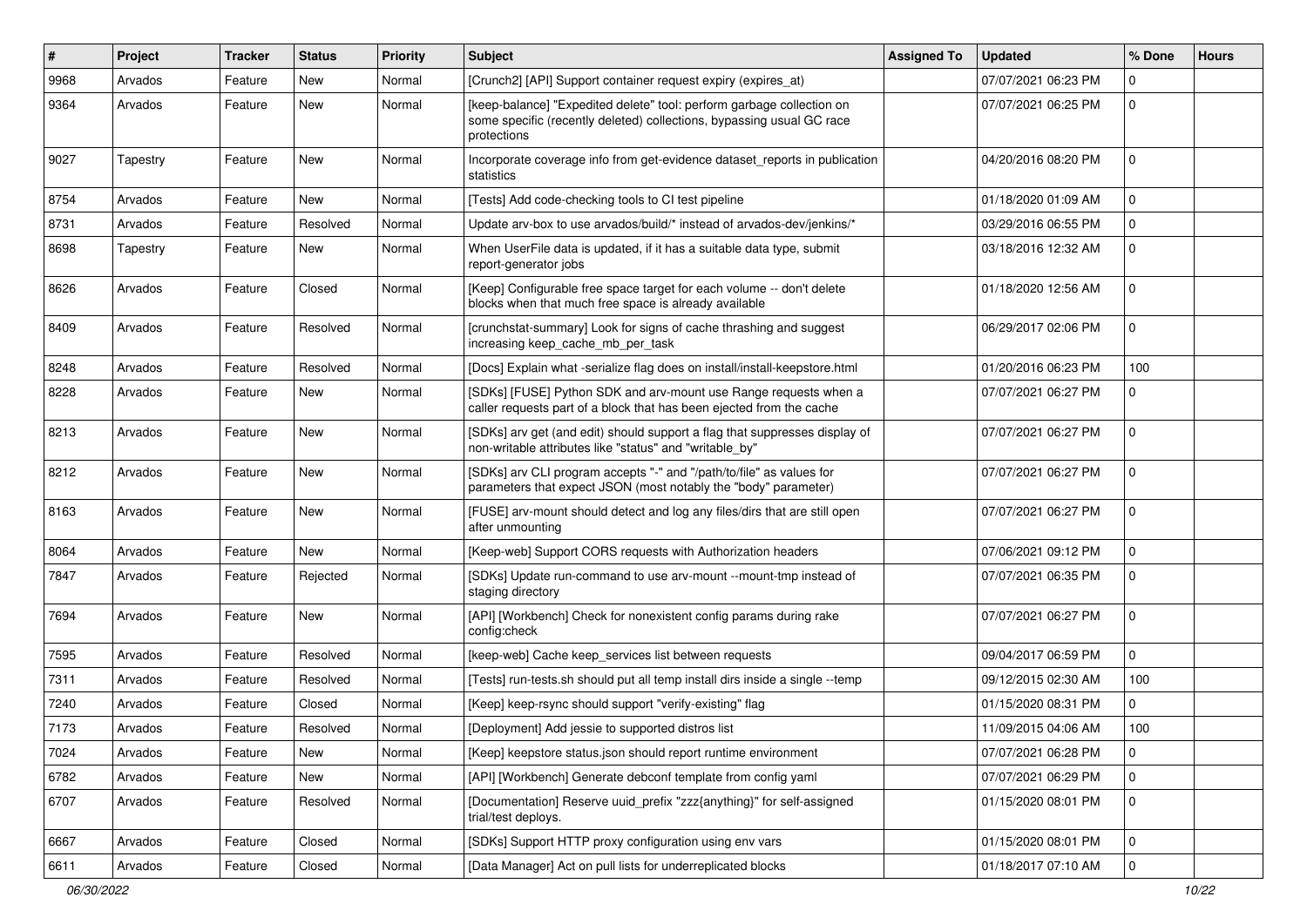| $\vert$ # | Project | <b>Tracker</b> | <b>Status</b> | <b>Priority</b> | <b>Subject</b>                                                                                                                                                                       | <b>Assigned To</b> | <b>Updated</b>      | % Done         | <b>Hours</b> |
|-----------|---------|----------------|---------------|-----------------|--------------------------------------------------------------------------------------------------------------------------------------------------------------------------------------|--------------------|---------------------|----------------|--------------|
| 6574      | Arvados | Feature        | <b>New</b>    | Normal          | [Workbench] [Webshell] Rough edges in web shell                                                                                                                                      |                    | 07/07/2021 06:29 PM | $\Omega$       |              |
| 6519      | Arvados | Feature        | Resolved      | Normal          | [Workbench] [Crunch2] index and show pages for Containers and<br><b>Container Requests</b>                                                                                           |                    | 12/07/2016 12:11 AM | $\overline{0}$ |              |
| 6442      | Arvados | Feature        | New           | Normal          | [Workbench] [API] Support "world-readable, but not world-searchable"<br>permission on projects: "anyone with the link can view"                                                      |                    | 07/07/2021 06:29 PM | $\overline{0}$ |              |
| 6348      | Arvados | Feature        | New           | Normal          | [Deployment] [Documentation] Minimize system-wide dependencies for<br>compute node setup                                                                                             |                    | 07/07/2021 06:29 PM | $\overline{0}$ |              |
| 6312      | Arvados | Feature        | Resolved      | Normal          | [Workbench] Use download service instead of passing Keep data through<br>Rails                                                                                                       |                    | 03/09/2017 09:55 PM | $\mathbf{0}$   |              |
| 5962      | Arvados | Feature        | New           | Normal          | [Keep] Use bufferpool in keepproxy to limit memory use when there are<br>many concurrent PUTs                                                                                        |                    | 07/07/2021 06:29 PM | $\Omega$       |              |
| 5944      | Arvados | Feature        | Rejected      | Normal          | [Workbench] Syntax highlighting for repository-browsing                                                                                                                              |                    | 05/07/2015 07:21 PM | $\Omega$       |              |
| 5840      | Arvados | Feature        | New           | Normal          | [API] Relax repository name constraints to permit [-_.] -- ideally allow<br>anything github allows                                                                                   |                    | 07/07/2021 06:30 PM | $\Omega$       |              |
| 5782      | Arvados | Feature        | New           | Normal          | [Workbench] Support entering boolean script parameters when editing a<br>pipeline instance                                                                                           |                    | 07/07/2021 06:30 PM | $\overline{0}$ |              |
| 5768      | Arvados | Feature        | New           | Normal          | [Node Manager] Add max node per user config                                                                                                                                          |                    | 05/05/2015 06:34 PM | $\mathbf 0$    |              |
| 5767      | Arvados | Feature        | New           | Normal          | [API] Websockets subscribe API should accept a start timestamp, so<br>clients don't have to miss any events logged between the given start time<br>and websocket connection success. |                    | 07/07/2021 06:30 PM | $\Omega$       |              |
| 5582      | Arvados | Feature        | <b>New</b>    | Normal          | [API] [Workbench] Add read-only ("locked") flag to projects                                                                                                                          |                    | 07/07/2021 06:30 PM | $\mathbf{0}$   |              |
| 5540      | Arvados | Feature        | Closed        | Normal          | [Crunch] Contain all job/task containers in a memory-limiting cgroup                                                                                                                 |                    | 01/23/2018 05:06 PM | $\Omega$       |              |
| 5439      | Arvados | Feature        | New           | Normal          | [Tests] Provide a docker image, based on puppet/packer process, that can<br>run the entire test suite quickly.                                                                       |                    | 07/07/2021 06:30 PM | $\overline{0}$ |              |
| 5413      | Arvados | Feature        | Closed        | Normal          | [DRAFT] [API/SSO] Use externally-defined (e.g., LDAP) groups as<br>permission groups                                                                                                 |                    | 10/07/2020 03:43 PM | $\overline{0}$ |              |
| 5382      | Arvados | Feature        | New           | Normal          | [Documentation] arvados VM simulator, demonstrating how it looks to use<br>Arvados from CLI                                                                                          |                    | 07/07/2021 06:30 PM | $\overline{0}$ |              |
| 5260      | Arvados | Feature        | New           | Normal          | [Tests] Implement long-running keepstore services in run-tests, similar to<br>what api got in #3021                                                                                  |                    | 07/07/2021 06:30 PM | $\overline{0}$ |              |
| 5259      | Arvados | Feature        | <b>New</b>    | Normal          | [Tests] Reduce dependency on integration tests                                                                                                                                       |                    | 07/07/2021 06:30 PM | 100            |              |
| 5237      | Arvados | Feature        | Closed        | Normal          | [Workbench] Pipeline re-run dialog should offer docker image choices<br>(latest/same), similar to script version choices                                                             |                    | 03/11/2022 09:45 PM | $\mathbf 0$    |              |
| 5201      | Arvados | Feature        | New           | Normal          | [SDKs] arv-put --description X --properties P should set respective attrs on<br>new collection.                                                                                      |                    | 07/07/2021 06:30 PM | $\Omega$       |              |
| 5193      | Arvados | Feature        | <b>New</b>    | Normal          | [Workbench] Public project page should encourage visitors to try using<br>Arvados themselves                                                                                         |                    | 07/07/2021 06:30 PM | $\Omega$       |              |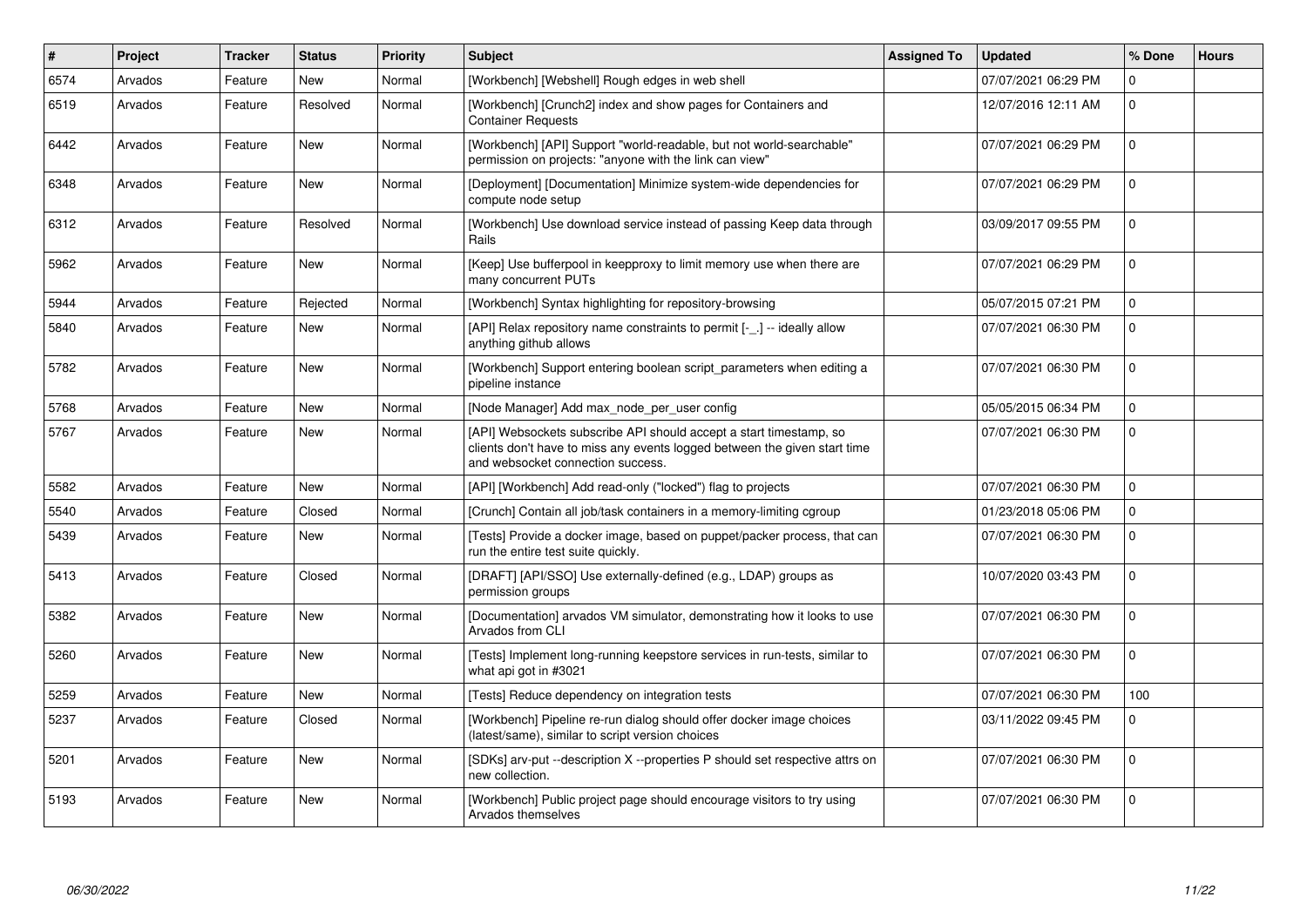| $\pmb{\#}$ | Project | <b>Tracker</b> | <b>Status</b> | <b>Priority</b> | <b>Subject</b>                                                                                                                                                                | <b>Assigned To</b> | <b>Updated</b>      | % Done         | <b>Hours</b> |
|------------|---------|----------------|---------------|-----------------|-------------------------------------------------------------------------------------------------------------------------------------------------------------------------------|--------------------|---------------------|----------------|--------------|
| 5133       | Arvados | Feature        | New           | Normal          | [Crunch] Use uncommitted code in a git work tree to run a dockerized<br>crunch job in a VM (using crunch-job or arv-run-pipeline-instance<br>--run-jobs-here)                 |                    | 07/07/2021 06:30 PM | $\Omega$       |              |
| 5090       | Arvados | Feature        | Resolved      | Normal          | [Documentation] Add some direct links on doc.arvados.org to the most<br>useful redmine pages                                                                                  |                    | 04/14/2015 03:45 AM | 100            |              |
| 5035       | Arvados | Feature        | <b>New</b>    | Normal          | [Documentation] Document the minimum docker image / Dockerfile that<br>can be used to run a job.                                                                              |                    | 07/07/2021 06:30 PM | $\mathbf 0$    |              |
| 5033       | Arvados | Feature        | New           | Normal          | [SDKs] `arv keep docker` should pipe the data directly to Keep instead of<br>store-and-forward, and provide some progress feedback up front in any<br>case.                   |                    | 07/07/2021 06:30 PM | $\mathbf 0$    |              |
| 4735       | Arvados | Feature        | Closed        | Normal          | [Workbench] Add "manage tokens" section on account page                                                                                                                       |                    | 01/15/2020 07:01 PM | $\overline{0}$ |              |
| 4650       | Arvados | Feature        | <b>New</b>    | Normal          | [API] API method and CLI shortcut for refreshing the signatures on some<br>block locators (without creating a collection)                                                     |                    | 07/07/2021 06:35 PM | $\Omega$       |              |
| 4561       | Arvados | Feature        | Closed        | Normal          | [SDKs] Refactor run-command so it can be used as an SDK by scripts in a<br>git tree                                                                                           |                    | 03/11/2022 09:44 PM | $\overline{0}$ |              |
| 4534       | Arvados | Feature        | Resolved      | Normal          | [Tests] run-tests.sh should bring up API and Keep services for the duration<br>of the tests.                                                                                  |                    | 09/11/2015 02:26 PM | 100            |              |
| 4531       | Arvados | Feature        | <b>New</b>    | Normal          | [Documentation] Set of introductory tutorials each focused on<br>accomplishing a simple task                                                                                  |                    | 07/07/2021 06:35 PM | $\Omega$       |              |
| 4505       | Arvados | Feature        | Duplicate     | Normal          | [SDKs] "arv get {uuid}" outputs JSON representation of given object                                                                                                           |                    | 11/09/2015 03:31 AM | $\overline{0}$ |              |
| 4503       | Arvados | Feature        | New           | Normal          | [SDKs] Option to watch logs (instead of exiting) when queuing a job or<br>pipeline instance using arv job create, arv pipeline run, etc.                                      |                    | 07/07/2021 06:35 PM | $\Omega$       |              |
| 4502       | Arvados | Feature        | New           | Normal          | [SDKs] "arv recent [objectType]" lists recently modified objects                                                                                                              |                    | 07/07/2021 06:35 PM | $\overline{0}$ |              |
| 3987       | Arvados | Feature        | Closed        | Normal          | [Docker] Run a 5-second diagnostic suite after bringing up docker<br>containers.                                                                                              |                    | 03/10/2017 06:41 PM | $\Omega$       |              |
| 3964       | Arvados | Feature        | <b>New</b>    | Normal          | [SDKs] Command-line diagnostic suite reveals problems on a shell VM<br>(e.g., arv-mount, SDK version skew)                                                                    |                    | 07/07/2021 06:36 PM | $\overline{0}$ |              |
| 3955       | Arvados | Feature        | Closed        | Normal          | [Workbench] Render runtime-formatted timestamps as "8:00 am" or "Sep<br>23" etc depending on how recent.                                                                      |                    | 03/10/2017 06:41 PM | $\overline{0}$ |              |
| 3923       | Arvados | Feature        | Closed        | Normal          | [Workbench] Use web notifications to alert user when pipelines finish                                                                                                         |                    | 03/10/2017 06:41 PM | $\overline{0}$ |              |
| 3892       | Arvados | Feature        | New           | Normal          | [SDKs] Install man pages for CLI tools (auto generate from the --help<br>content)                                                                                             |                    | 07/07/2021 06:36 PM | $\overline{0}$ |              |
| 3874       | Arvados | Feature        | Closed        | Normal          | [Crunch] "Resume job" API: clone a job and all of its tasks, reset failed<br>tasks to "todo" state                                                                            |                    | 01/15/2020 06:59 PM | $\overline{0}$ |              |
| 3768       | Arvados | Feature        | Closed        | Normal          | [SDKs] Speculatively pre-fetch data blocks while reading from a collection.                                                                                                   |                    | 03/09/2017 09:43 PM | $\mathbf 0$    |              |
| 3760       | Arvados | Feature        | Closed        | Normal          | [Workbench] When referencing an object that is not readable (e.g., deleted<br>or no longer readable) the link should not be clickable and a tooltip(?)<br>should explain why. |                    | 01/03/2020 08:48 PM | $\overline{0}$ |              |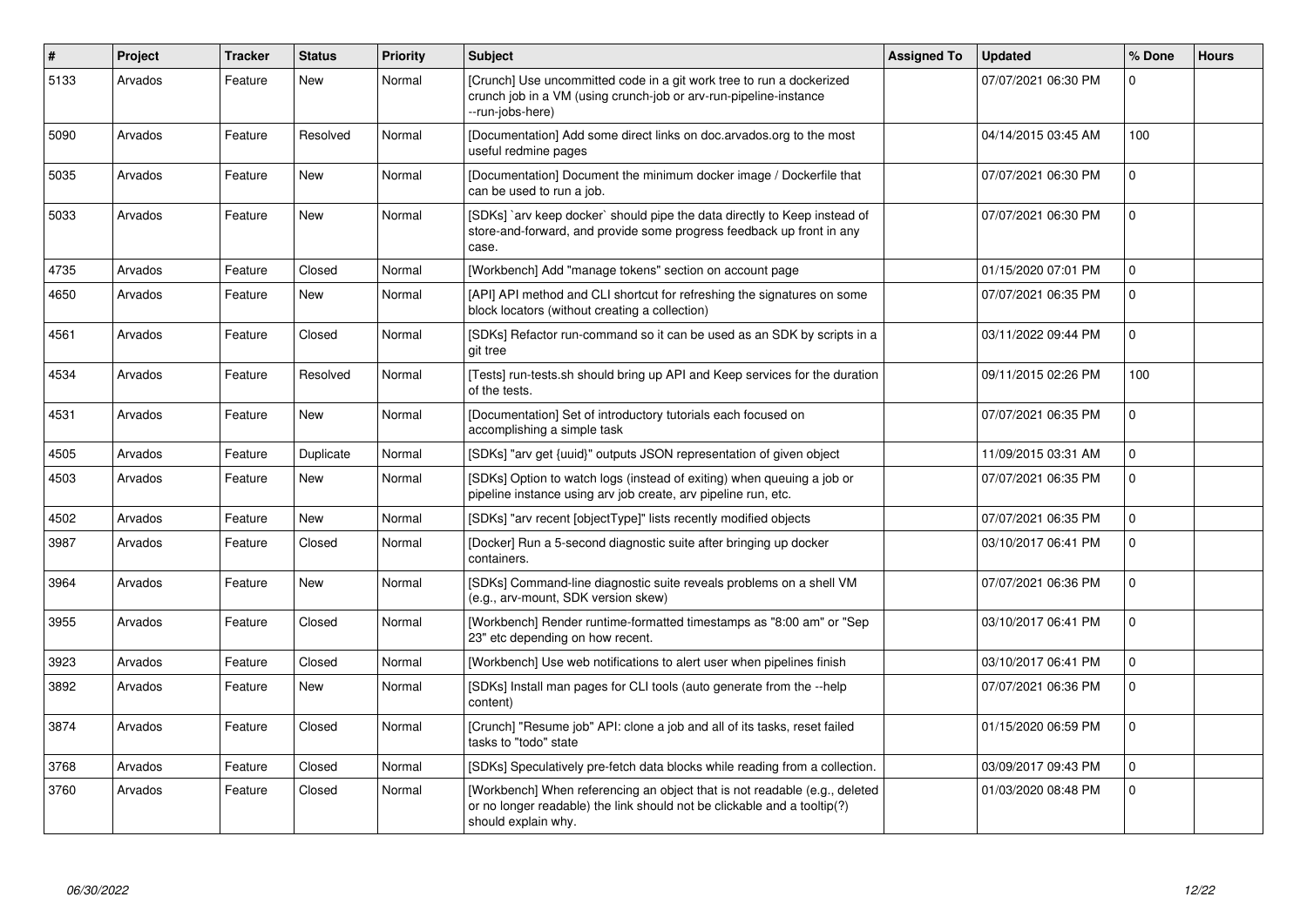| $\#$  | Project             | <b>Tracker</b> | <b>Status</b> | <b>Priority</b> | <b>Subject</b>                                                                                                                                                      | <b>Assigned To</b> | <b>Updated</b>      | % Done      | <b>Hours</b> |
|-------|---------------------|----------------|---------------|-----------------|---------------------------------------------------------------------------------------------------------------------------------------------------------------------|--------------------|---------------------|-------------|--------------|
| 3445  | Arvados             | Feature        | Closed        | Normal          | [Workbench] Improve chooser preview for collections, and add previews<br>for objects that don't have any yet (pipeline instances, templates, jobs,<br>projects)     |                    | 06/29/2020 06:32 PM | $\Omega$    |              |
| 3380  | Arvados             | Feature        | Resolved      | Normal          | [SDK] Command line tools should accept a --version command                                                                                                          |                    | 01/03/2020 04:30 PM | $\Omega$    |              |
| 3223  | Arvados             | Feature        | New           | Normal          | [Documentation] Tutorial for adding a crunch script wrapper for an existing<br>tool that is already hosted on github.                                               |                    | 07/07/2021 06:36 PM | $\Omega$    |              |
| 2809  | Arvados             | Feature        | Resolved      | Normal          | Update Workbench to Rails4, get rid of global state in Rails SDK                                                                                                    |                    | 06/13/2014 11:45 AM | 100         |              |
| 2733  | Arvados             | Feature        | Resolved      | Normal          | Generate test coverage report in CI pipeline                                                                                                                        |                    | 05/07/2014 04:53 PM | 100         |              |
| 2706  | Arvados             | Feature        | New           | Normal          | [SDKs] Python SDK Keep client can enable "HEAD before PUT" mode<br>when writing. Expose this as an arv-put option.                                                  |                    | 11/01/2015 01:32 AM | $\Omega$    |              |
| 2660  | Arvados             | Feature        | Resolved      | Normal          | [Tests] [Draft] Make entire test suite run faster by eliminating excess<br>start/stop                                                                               |                    | 02/14/2017 08:06 PM | $\mathbf 0$ |              |
| 2498  | Arvados             | Feature        | Resolved      | Normal          | Support finer grained administrator permissions like read-only, only certain<br>users.                                                                              |                    | 04/01/2014 10:19 PM | 100         |              |
| 2176  | Arvados             | Feature        | Closed        | Normal          | API server supports atomic find_or_create operation                                                                                                                 |                    | 03/09/2017 09:30 PM | 100         |              |
| 1427  | Tapestry            | Feature        | New           | Normal          | As an administrator, I can see the (not-actually-public) public profile page<br>of a suspended participant / participant who withdrew and requested data<br>removal |                    | 10/28/2013 04:36 PM | $\Omega$    |              |
| 714   | <b>GET-Evidence</b> | Feature        | New           | Normal          | Add spam-control measures                                                                                                                                           |                    | 09/22/2011 06:59 PM | $\mathbf 0$ |              |
| 696   | GET-Evidence        | Feature        | New           | Normal          | Add Google Search API                                                                                                                                               |                    | 09/15/2011 01:53 PM | $\Omega$    |              |
| 578   | GET-Evidence        | Feature        | Feedback      | Normal          | Improve reporting of variant/allele frequencies                                                                                                                     |                    | 05/23/2011 09:56 PM | 100         |              |
| 927   | GET-Evidence        | Support        | In Progress   | Normal          | Update 1000 Genomes frequency data                                                                                                                                  |                    | 05/18/2012 03:15 PM | $\Omega$    |              |
| 16607 | Arvados             | Task           | New           | Normal          | Review                                                                                                                                                              |                    | 06/29/2022 05:56 PM | $\Omega$    |              |
| 16467 | Arvados             | Task           | Resolved      | Normal          | Review 15881-Idap                                                                                                                                                   |                    | 05/29/2020 08:15 PM | $\Omega$    |              |
| 16232 | Arvados             | Task           | Resolved      | Normal          | [ops] Add arvados-ws to prometheus configs                                                                                                                          |                    | 04/07/2020 06:13 PM | $\Omega$    |              |
| 11933 | Arvados             | Task           | Resolved      | Normal          | Review 11908-properties-column-json                                                                                                                                 |                    | 12/06/2017 08:00 PM | $\Omega$    |              |
| 11430 | Arvados             | Task           | Resolved      | Normal          | Review 8104-pycurl-721                                                                                                                                              |                    | 04/12/2017 07:10 PM | $\mathbf 0$ |              |
| 10066 | Arvados             | Task           | New           | Normal          | Review                                                                                                                                                              |                    | 07/07/2021 06:23 PM | $\Omega$    |              |
| 8706  | Tapestry            | Task           | Closed        | Normal          | Generate HTML from GET-Evidence JSON report                                                                                                                         |                    | 03/30/2016 03:10 PM | $\Omega$    |              |
| 8705  | Tapestry            | Task           | Closed        | Normal          | Make sure VCF input files are processed properly                                                                                                                    |                    | 03/30/2016 03:08 PM | $\Omega$    |              |
| 6612  | Arvados             | Task           | New           | Normal          | Report trash and pull queue & worker status in keepstore /status.json                                                                                               |                    | 01/18/2017 07:10 AM |             |              |
| 6246  | Arvados             | Task           | Closed        | Normal          | Add test case for dns configs                                                                                                                                       |                    | 04/12/2017 07:14 PM | $\mathbf 0$ |              |
| 6245  | Arvados             | Task           | Closed        | Normal          | Improve race and exception handling in dns updates                                                                                                                  |                    | 04/12/2017 07:13 PM | $\Omega$    |              |
| 6109  | Arvados             | Task           | New           | Normal          | Review                                                                                                                                                              |                    | 07/07/2021 06:29 PM | $\mathbf 0$ |              |
| 5895  | Arvados             | Task           | Resolved      | Normal          | Ensure vwd.checkin doesn't accidentally commit (or otherwise mess up)<br>when vwd has symlinks to an uncommitted collection                                         |                    | 06/10/2015 07:08 PM | $\mathbf 0$ |              |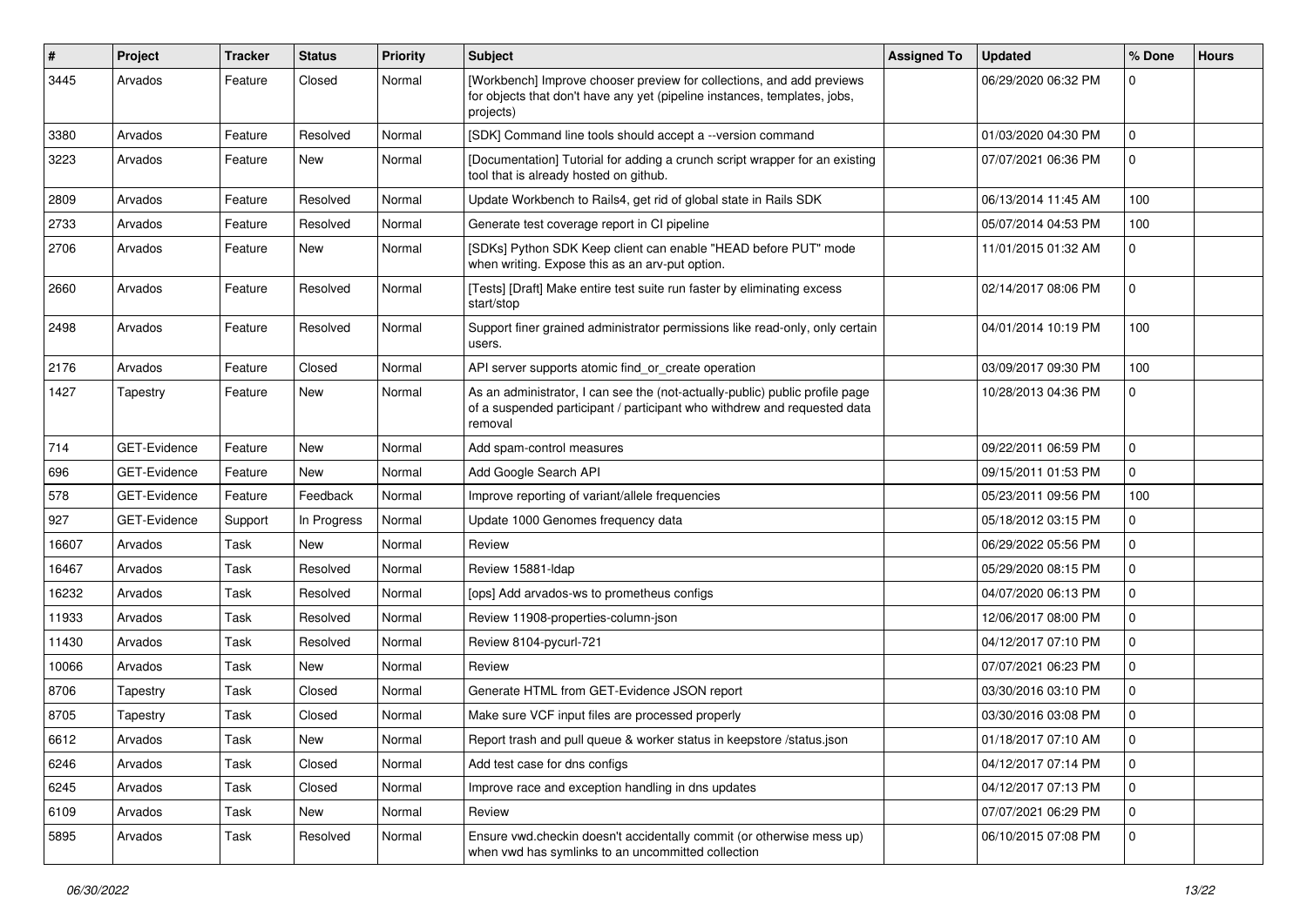| $\vert$ # | Project              | <b>Tracker</b> | <b>Status</b> | Priority | <b>Subject</b>                                                                                  | <b>Assigned To</b> | <b>Updated</b>      | % Done         | <b>Hours</b> |
|-----------|----------------------|----------------|---------------|----------|-------------------------------------------------------------------------------------------------|--------------------|---------------------|----------------|--------------|
| 5855      | Arvados              | Task           | Closed        | Normal   | Add Workbench support                                                                           |                    | 03/13/2019 06:49 AM | $\mathbf 0$    |              |
| 5847      | Arvados              | Task           | Resolved      | Normal   | Review 5562-pycurl                                                                              |                    | 04/30/2015 02:38 PM | $\overline{0}$ |              |
| 5205      | Arvados              | Task           | Resolved      | Normal   | Review 5200-anonymous-download                                                                  |                    | 02/16/2015 05:32 PM | $\overline{0}$ |              |
| 5109      | Arvados              | Task           | Resolved      | Normal   | Add "import files from another collection" API to Ruby SDK                                      |                    | 03/11/2015 07:06 PM | $\Omega$       |              |
| 5108      | Arvados              | Task           | Resolved      | Normal   | Implement internal representation for collections in Ruby SDK (analogous<br>to Python SDK)      |                    | 03/11/2015 07:06 PM | $\overline{0}$ |              |
| 5107      | Arvados              | Task           | Resolved      | Normal   | Add collections#rename and collections#delete methods to Ruby SDK                               |                    | 03/11/2015 07:06 PM | $\Omega$       |              |
| 4702      | Arvados              | Task           | Resolved      | Normal   | Review 4156-no-gemfile-lock-for-gem                                                             |                    | 12/05/2014 06:25 PM | $\mathbf 0$    |              |
| 3951      | Arvados              | Task           | Resolved      | Normal   | review 3898-job-state-attr-TC                                                                   |                    | 09/26/2014 07:30 PM | $\mathbf{0}$   |              |
| 3778      | Arvados              | Task           | Resolved      | Normal   | Add a test case                                                                                 |                    | 09/04/2014 04:10 PM | 100            |              |
| 3738      | Arvados              | Task           | New           | Normal   | arv-run-pipeline-instance: display workbench URI instead of the bare uuid                       |                    | 07/06/2021 09:27 PM | $\Omega$       |              |
| 3737      | Arvados              | Task           | New           | Normal   | Include workbench URI in discovery document                                                     |                    | 07/06/2021 09:27 PM | $\overline{0}$ |              |
| 3707      | Arvados              | Task           | Resolved      | Normal   | Ensure crunch-job task output collation can survive with all permission<br>features enabled     |                    | 09/29/2014 08:30 PM | $\mathbf 0$    |              |
| 3636      | Arvados              | Task           | Resolved      | Normal   | Review 3610-pipeline-log-refresh                                                                |                    | 08/20/2014 10:10 AM | $\mathbf 0$    |              |
| 3309      | Arvados              | Task           | New           | Normal   | [Documentation] Present an efficient pattern for developing a Python<br>program as a Crunch job |                    | 03/10/2017 06:40 PM | $\Omega$       |              |
| 2889      | Arvados              | Task           | New           | Normal   | Make other users' shared instances accessible via dashboard/home                                |                    | 05/27/2014 08:27 PM | $\mathbf{0}$   |              |
| 2822      | Arvados              | Task           | New           | Normal   | [SDKs] Use Ruby SDK instead of google-api-client in<br>arv-run-pipeline-instance                |                    | 07/07/2021 06:28 PM | $\overline{0}$ |              |
| 2816      | Arvados              | Task           | Resolved      | Normal   | Review 2673-no-request-body-in-get                                                              |                    | 05/13/2014 10:08 AM | $\Omega$       |              |
| 1757      | Arvados              | Task           | Resolved      | Normal   | User can see in Workbench total amount storage space being used                                 |                    | 05/28/2014 08:50 PM | $\overline{0}$ |              |
| 18942     | Arvados              | Story          | New           | Normal   | Remove perl SDK, tests, dependencies                                                            |                    | 03/29/2022 02:14 PM | $\mathbf{0}$   |              |
| 18727     | <b>Arvados Epics</b> | Story          | Resolved      | Normal   | Avoid configuration skew between different services and hosts                                   |                    | 06/01/2022 02:23 PM | $\overline{0}$ |              |
| 18342     | <b>Arvados Epics</b> | Story          | New           | Normal   | Stream Keep data to minimize latency and memory usage                                           |                    | 05/09/2022 03:21 PM | $\mathbf 0$    |              |
| 18341     | Arvados              | Story          | New           | Normal   | "arvados-server init" can set up a single-node production cluster                               |                    | 11/08/2021 02:39 PM | $\mathbf 0$    |              |
| 18338     | Arvados              | Story          | New           | Normal   | "arvados-server init" can use a local root CA to sign certificates                              |                    | 11/05/2021 03:27 PM | $\mathbf 0$    |              |
| 18337     | <b>Arvados Epics</b> | Story          | New           | Normal   | Easy install via OS package                                                                     |                    | 06/29/2022 06:27 PM | $\overline{0}$ |              |
| 17207     | <b>Arvados Epics</b> | Story          | New           | Normal   | External access to web services running in containers                                           |                    | 05/09/2022 03:20 PM | $\mathbf 0$    |              |
| 16453     | Arvados              | Story          | New           | Normal   | [controller] Expand config comment about LDAP search filters                                    |                    | 05/20/2020 03:33 PM | $\overline{0}$ |              |
| 16069     | Arvados              | Story          | New           | Normal   | [boot] start a dev cluster                                                                      |                    | 01/22/2020 07:34 PM | $\overline{0}$ |              |
| 15865     | Arvados              | Story          | New           | Normal   | [arvados-dispatch-cloud] Cumulative instance time and cost metrics                              |                    | 04/28/2021 01:38 PM | $\overline{0}$ |              |
| 15697     | Arvados              | Story          | New           | Normal   | [doc] explain lifecycle of Keep blocks, and how it affects storage backend<br>usage/cost        |                    | 07/06/2021 09:08 PM | $\Omega$       |              |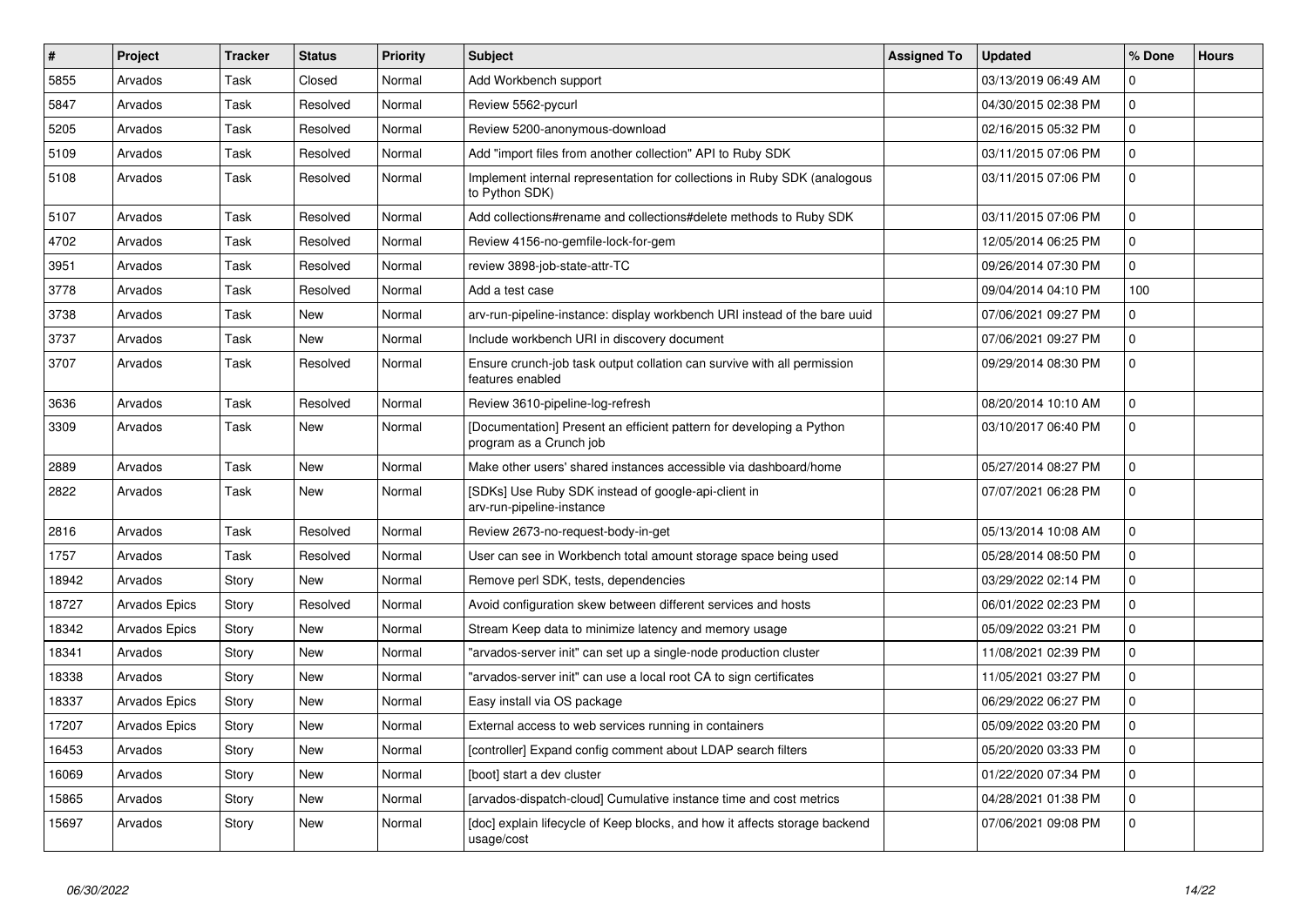| ∦     | Project              | <b>Tracker</b> | <b>Status</b> | <b>Priority</b> | Subject                                                                                                                                  | <b>Assigned To</b> | <b>Updated</b>      | % Done         | <b>Hours</b> |
|-------|----------------------|----------------|---------------|-----------------|------------------------------------------------------------------------------------------------------------------------------------------|--------------------|---------------------|----------------|--------------|
| 15641 | Arvados              | Story          | New           | Normal          | [keep-balance] [SDKs] rendezvous by volume UUID instead of server<br>uuid                                                                |                    | 09/16/2019 07:27 PM | $\Omega$       |              |
| 15322 | <b>Arvados Epics</b> | Story          | Resolved      | Normal          | Replace and delete sso-provider                                                                                                          |                    | 09/21/2020 04:10 PM | $\overline{0}$ |              |
| 14923 | Arvados              | Story          | New           | Normal          | [CWL] Reduce memory footprint by using webdav to get file/dir listings in<br>collections (instead of Python SDK)                         |                    | 07/06/2021 09:09 PM | $\overline{0}$ |              |
| 14611 | Arvados              | Story          | Duplicate     | Normal          | [Epic] Site-wide search for text, filenames, data                                                                                        |                    | 02/20/2019 08:31 PM | $\mathbf 0$    |              |
| 14284 | Arvados              | Story          | Closed        | Normal          | Send real time container logs to a suitable log distribution system (instead<br>of adding rows to the postgres logs table)               |                    | 12/18/2019 08:55 PM | $\overline{0}$ |              |
| 14004 | Arvados              | Story          | New           | Normal          | [Controller] Keep database in tune                                                                                                       |                    | 07/06/2021 09:10 PM | $\mathbf 0$    |              |
| 14001 | Arvados              | Story          | New           | Normal          | [Spike] [Controller] Port "update workflow" API to controller                                                                            |                    | 07/06/2021 09:10 PM | $\overline{0}$ |              |
| 13997 | Arvados              | Story          | New           | Normal          | [Controller] Port "collection update" API from Rails                                                                                     |                    | 07/06/2021 09:10 PM | $\overline{0}$ |              |
| 13995 | Arvados              | Story          | New           | Normal          | [Controller] Port "collection update" functional tests from Rails API to<br>controller test suite                                        |                    | 07/06/2021 09:10 PM | $\overline{0}$ |              |
| 13876 | Arvados              | Story          | New           | Normal          | [CLI] arvados-server "status" subcommand                                                                                                 |                    | 07/20/2018 02:58 AM | $\mathbf 0$    |              |
| 13875 | Arvados              | Story          | New           | Normal          | [CLI] arvados-server "metrics" subcommand                                                                                                |                    | 07/20/2018 02:52 AM | $\overline{0}$ |              |
| 13874 | Arvados              | Story          | New           | Normal          | [CLI] arvados-server "health" subcommand                                                                                                 |                    | 07/06/2021 09:14 PM | $\overline{0}$ |              |
| 13648 | Arvados              | Story          | Resolved      | Normal          | [Epic] Use one cluster configuration file for all components                                                                             |                    | 01/08/2020 05:09 PM | $\Omega$       |              |
| 13574 | Arvados              | Story          | New           | Normal          | [Controller] Update container priorities asynchronously                                                                                  |                    | 04/22/2020 09:00 PM | $\mathbf 0$    |              |
| 13048 | Arvados              | Story          | New           | Normal          | Refactor crunch2 logging                                                                                                                 |                    | 07/06/2021 09:13 PM | $\overline{0}$ |              |
| 12868 | Arvados              | Story          | New           | Normal          | Rearrange packages so "arv" runs a Go program that shells out to<br>Python/Ruby code only if needed                                      |                    | 01/18/2022 09:30 PM | $\overline{0}$ |              |
| 11705 | Arvados              | Story          | Resolved      | Normal          | [API] Remove async permissions code                                                                                                      |                    | 07/07/2021 06:34 PM | $\Omega$       |              |
| 10849 | Arvados              | Story          | New           | Normal          | [API] [SDKs] When client and server versions differ, the server must either<br>implement the API the client expects, or return an error. |                    | 07/07/2021 06:21 PM | $\overline{0}$ |              |
| 9867  | Arvados              | Story          | Closed        | Normal          | [API] [Crunch] Permit UUIDs to be used in crunch1 job script_parameters                                                                  |                    | 02/06/2020 07:12 PM | $\Omega$       |              |
| 9539  | Arvados              | Story          | Closed        | Normal          | [Keep] clarify/update -help message                                                                                                      |                    | 01/29/2020 03:09 PM | $\mathbf 0$    |              |
| 9357  | Arvados              | Story          | Closed        | Normal          | [Crunch2] Workbench shows logs of child containers when a crunch1 job<br>submits child containers                                        |                    | 01/03/2020 03:43 PM | $\overline{0}$ |              |
| 9278  | Arvados              | Story          | In Progress   | Normal          | [Crunch2] Document/fix handling of collections with non-nil expires_at field                                                             |                    | 07/07/2021 06:25 PM | 100            |              |
| 9273  | Arvados              | Story          | Closed        | Normal          | [Crunch2] Do not satisfy container requests that use non-content-address<br>names for docker images, git commits, or collections         |                    | 12/07/2016 12:10 AM | $\mathbf 0$    |              |
| 9053  | Arvados Epics        | Story          | New           | Normal          | Port API server to Go                                                                                                                    |                    | 01/26/2022 02:58 PM | $\mathbf 0$    |              |
| 9031  | Arvados              | Story          | Closed        | Normal          | [SDKs] arv-run-pipeline-instance accepts json objects/arrays as script<br>parameter values                                               |                    | 01/21/2020 06:20 PM | $\mathbf 0$    |              |
| 8964  | Arvados              | Story          | Closed        | Normal          | [SDKs] Design more idiomatic and convenient Go SDK                                                                                       |                    | 01/18/2020 01:05 AM | $\overline{0}$ |              |
| 8908  | Arvados              | Story          | Resolved      | Normal          | APIs for querying collection contents                                                                                                    |                    | 11/14/2018 07:48 PM | $\overline{0}$ |              |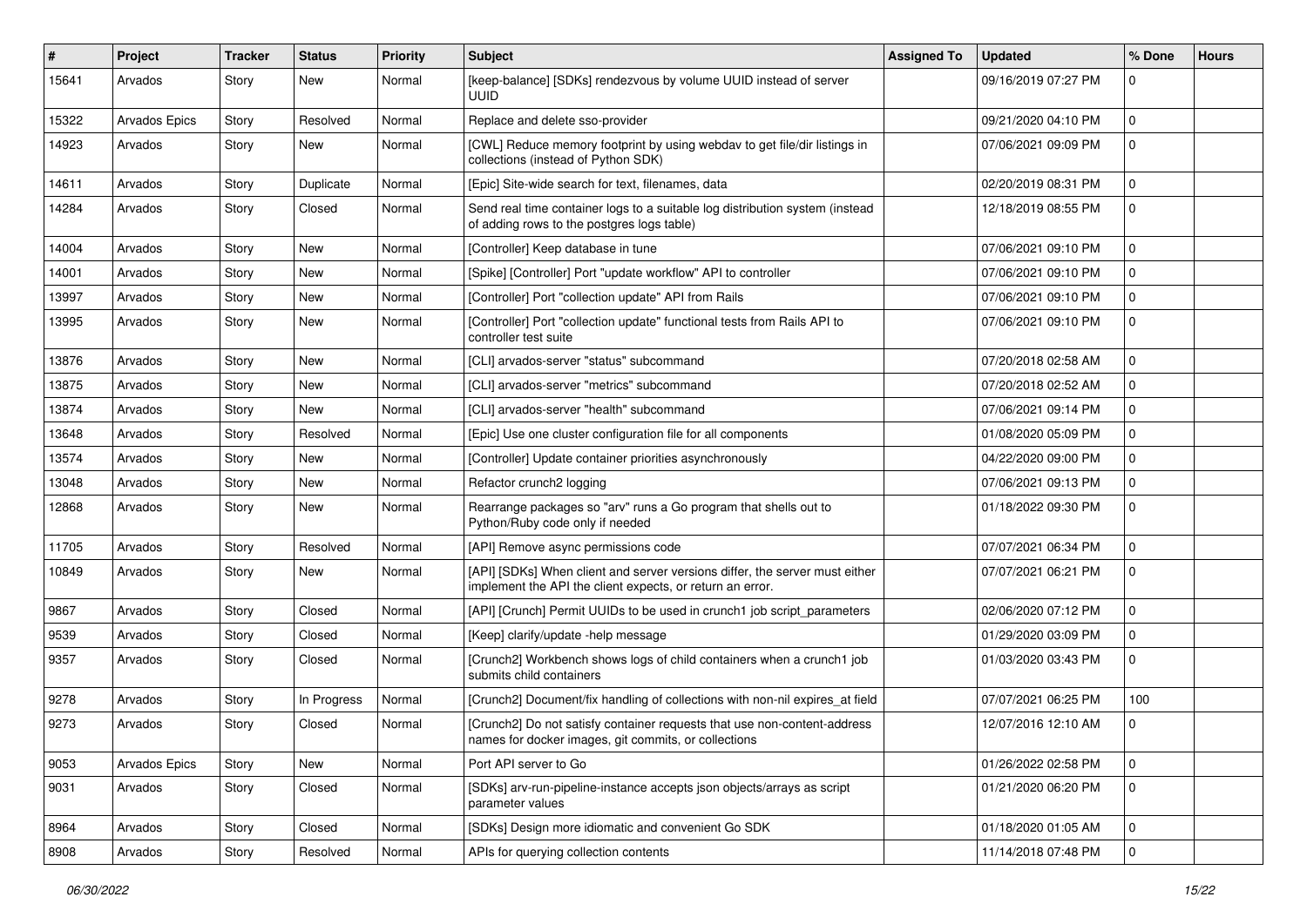| $\vert$ # | Project | <b>Tracker</b> | <b>Status</b> | <b>Priority</b> | Subject                                                                                                                                   | <b>Assigned To</b> | <b>Updated</b>      | % Done         | <b>Hours</b> |
|-----------|---------|----------------|---------------|-----------------|-------------------------------------------------------------------------------------------------------------------------------------------|--------------------|---------------------|----------------|--------------|
| 8647      | Arvados | Story          | Resolved      | Normal          | [Workbench] "Work unit" user interface                                                                                                    |                    | 11/14/2018 07:49 PM | $\Omega$       |              |
| 6957      | Arvados | Story          | Rejected      | Normal          | [SSO] Move sso-provider into arvados tree                                                                                                 |                    | 01/15/2020 09:16 PM | $\mathbf 0$    |              |
| 5865      | Arvados | Story          | New           | Normal          | [Crunch] Run a local job using a docker image directly from the shell VM<br>(without writing the docker image to Keep)                    |                    | 07/07/2021 06:30 PM | $\mathbf 0$    |              |
| 5788      | Arvados | Story          | New           | Normal          | [SDKs] [refactor] Dry up KeepService get() and put() in arvados/keep.py                                                                   |                    | 07/07/2021 06:30 PM | $\overline{0}$ |              |
| 5615      | Arvados | Story          | Closed        | Normal          | [Documentation] Pipeline/job Log tabs should link to (new) doc page(s)<br>about how to read job logs and graphs.                          |                    | 01/15/2020 07:40 PM | $\mathbf 0$    |              |
| 5468      | Arvados | Story          | New           | Normal          | [SDKs] Refactor arv-get/put/copy into the Python "arv" wrapper using<br>common exception-handling and argument parsing                    |                    | 07/07/2021 06:30 PM | $\overline{0}$ |              |
| 5007      | Arvados | Story          | New           | Normal          | [Workbench] Pilot material design theme                                                                                                   |                    | 07/07/2021 06:31 PM | $\overline{0}$ |              |
| 4834      | Arvados | Story          | Closed        | Normal          | [Workbench] Show runtime stats graph for a completed job/pipeline                                                                         |                    | 01/15/2020 07:03 PM | $\overline{0}$ |              |
| 4833      | Arvados | Story          | New           | Normal          | [Crunch] Quick turnaround time when updating a docker image in order to<br>re-run a job                                                   |                    | 07/07/2021 06:31 PM | $\overline{0}$ |              |
| 4744      | Arvados | Story          | New           | Normal          | [Workbench] Merge "user agreement" and "required profile fields" into a<br>single page                                                    |                    | 07/07/2021 06:31 PM | $\mathbf 0$    |              |
| 4566      | Arvados | Story          | New           | Normal          | [Documentation] Introduce compute workflow / pipeline concepts in user<br>guide                                                           |                    | 07/07/2021 06:35 PM | $\overline{0}$ |              |
| 4551      | Arvados | Story          | Resolved      | Normal          | [Workbench] [API] Support UTF-8 filenames and stream names in all<br>manifest-handling code.                                              |                    | 05/09/2022 02:56 PM | $\overline{0}$ |              |
| 4443      | Arvados | Story          | Closed        | Normal          | [DRAFT] [Workbench] Tour Guide Dax follows you around for a while,<br>showing you something reasonable that you can do next.              |                    | 03/10/2017 06:41 PM | $\Omega$       |              |
| 4238      | Arvados | Story          | Closed        | Normal          | [Documentation] Show how to run a pipeline instance without using a<br>template.                                                          |                    | 03/09/2017 09:51 PM | $\overline{0}$ |              |
| 4237      | Arvados | Story          | New           | Normal          | [Documentation] Update and expand<br>user/tutorials/tutorial-keep-mount.html to show practical ways of finding<br>data via FUSE mount.    |                    | 07/07/2021 06:35 PM | $\overline{0}$ |              |
| 3937      | Arvados | Story          | Closed        | Normal          | [Workbench] Design collection trash behavior                                                                                              |                    | 02/06/2015 07:43 PM | $\overline{0}$ |              |
| 3701      | Arvados | Story          | Closed        | Normal          | [Workbench] Show current user's compute node usage over time                                                                              |                    | 03/10/2017 06:41 PM | $\mathbf 0$    |              |
| 3695      | Arvados | Story          | Closed        | Normal          | [Documentation] Replace direct job submission examples with<br>single-component pipeline instances                                        |                    | 01/03/2020 08:46 PM | $\overline{0}$ |              |
| 3646      | Arvados | Story          | Closed        | Normal          | [Workbench] Toggle enable_job_reuse flag using pipeline instance<br>show/edit/run page                                                    |                    | 01/03/2020 08:46 PM | $\mathbf 0$    |              |
| 3640      | Arvados | Story          | New           | Normal          | [SDKs] Add runtime option to SDKs (esp Python and arv-mount) to use a<br>filesystem directory block cache as an alternative to RAM cache. |                    | 03/21/2022 03:58 PM | $\overline{0}$ |              |
| 3532      | Arvados | Story          | Closed        | Normal          | [Keep] Keepstore queries API server to verify tokens                                                                                      |                    | 02/13/2019 06:00 PM | 100            |              |
| 3511      | Arvados | Story          | Closed        | Normal          | [Documentation] Present an efficient pattern for developing a pipeline<br>template with multiple crunch scripts                           |                    | 03/10/2017 06:40 PM | $\mathbf 0$    |              |
| 3378      | Arvados | Story          | Closed        | Normal          | [Documentation] Howto: Download a few hundred files from a public web<br>server and run a simple program on them.                         |                    | 01/03/2020 04:30 PM | $\overline{0}$ |              |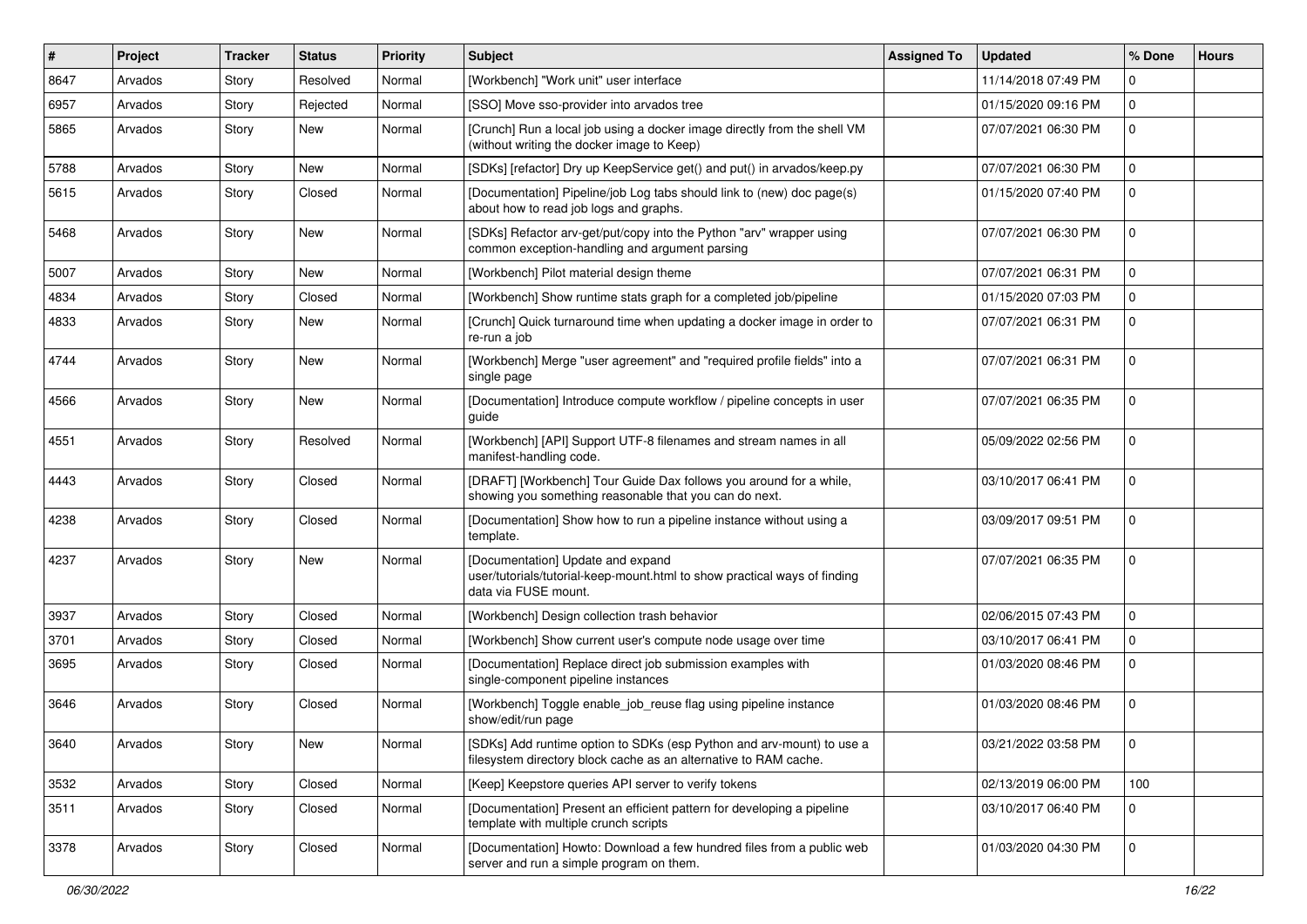| $\pmb{\#}$ | Project | <b>Tracker</b> | <b>Status</b> | <b>Priority</b> | Subject                                                                                                                                                 | <b>Assigned To</b> | <b>Updated</b>      | % Done         | <b>Hours</b> |
|------------|---------|----------------|---------------|-----------------|---------------------------------------------------------------------------------------------------------------------------------------------------------|--------------------|---------------------|----------------|--------------|
| 3365       | Arvados | Story          | New           | Normal          | [SDK] Show the Workbench URI for the job when running a job or pipeline<br>from the command line                                                        |                    | 07/06/2021 09:27 PM | $\Omega$       |              |
| 3355       | Arvados | Story          | Closed        | Normal          | [SDK] Show the API server URI for the new pipeline instance when<br>running a pipeline from the command line.                                           |                    | 06/29/2020 06:31 PM | $\mathbf 0$    |              |
| 3349       | Arvados | Story          | Resolved      | Normal          | [Documentation] Update install docs                                                                                                                     |                    | 07/30/2014 05:01 PM | 100            |              |
| 3348       | Arvados | Story          | Closed        | Normal          | [Workbench] Select two jobs, compare outputs and source code side by<br>side                                                                            |                    | 01/03/2020 04:30 PM | $\mathbf 0$    |              |
| 3347       | Arvados | Story          | Closed        | Normal          | [Crunch] Run dev (and real) jobs using a syntax as close as possible to<br>"python foo.py input.txt"                                                    |                    | 03/09/2017 09:40 PM | $\overline{0}$ |              |
| 3308       | Arvados | Story          | Closed        | Normal          | [Documentation] Present an efficient pattern for developing a C program<br>using Crunch                                                                 |                    | 01/03/2020 04:29 PM | $\mathbf 0$    |              |
| 3299       | Arvados | Story          | Closed        | Normal          | [Workbench] Render textile markup in description fields                                                                                                 |                    | 05/16/2017 06:32 PM | $\Omega$       |              |
| 3298       | Arvados | Story          | New           | Normal          | [Workbench] Rearrange collection chooser to show a preview (file list)<br>inline instead of in a separate preview pane. See [[Workbench UI images]]     |                    | 07/07/2021 06:36 PM | $\overline{0}$ |              |
| 3297       | Arvados | Story          | Closed        | Normal          | [Documentation] Design document for API server                                                                                                          |                    | 01/03/2020 04:29 PM | $\overline{0}$ |              |
| 3279       | Arvados | Story          | Closed        | Normal          | [Workbench] Link to OFTC web chat on version/bugreport modal                                                                                            |                    | 06/29/2020 06:32 PM | $\mathbf 0$    |              |
| 3255       | Arvados | Story          | Closed        | Normal          | [Documentation] Websocket example: trigger a pipeline whenever a new<br>dataset is added to a project                                                   |                    | 01/03/2020 04:28 PM | $\Omega$       |              |
| 3233       | Arvados | Story          | Closed        | Normal          | [Documentation] First page of doc.arvados.org links to tutorial page on<br>wiki.                                                                        |                    | 01/03/2020 04:28 PM | $\mathbf{0}$   |              |
| 3216       | Arvados | Story          | Closed        | Normal          | [Workbench] User profile page with editable description for displaying to<br>other users. Notification item reminds new users to provide a description. |                    | 01/03/2020 04:27 PM | $\overline{0}$ |              |
| 3199       | Arvados | Story          | New           | Normal          | [SDK] Keep clients (e.g., arv-put and crunch-job) ask API to refresh blob<br>signatures if expiry times are sooner than ETA of collection.create        |                    | 07/06/2021 09:26 PM | $\Omega$       |              |
| 3188       | Arvados | Story          | Closed        | Normal          | [Workbench] Merge "show job" functionality into "show pipeline instance"<br>page                                                                        |                    | 08/27/2014 04:19 PM | $\mathbf 0$    |              |
| 3180       | Arvados | Story          | New           | Normal          | [Crunch] When a job fails in a pipeline instance, should the other<br>queued/running jobs get cancelled automatically?                                  |                    | 10/03/2014 04:52 PM | $\mathbf 0$    |              |
| 3179       | Arvados | Story          | Closed        | Normal          | "Dump core" option when running a job (or every job in a pipeline): save<br>the state of a failed task's container before tearing it down.              |                    | 06/29/2020 06:25 PM | $\overline{0}$ |              |
| 3150       | Arvados | Story          | Rejected      | Normal          | [API] Add "trash" behavior for all object types, instead of literal rdbms<br>"delete"                                                                   |                    | 03/09/2017 09:35 PM | $\overline{0}$ |              |
| 3050       | Arvados | Story          | Resolved      | Normal          | Points moved onto next sprint                                                                                                                           |                    | 06/18/2014 03:14 PM | $\mathbf 0$    |              |
| 3045       | Arvados | Story          | Closed        | Normal          | [Workbench] Generalize "re-run this job" button                                                                                                         |                    | 03/09/2017 09:35 PM | $\mathbf 0$    |              |
| 3044       | Arvados | Story          | Closed        | Normal          | [Documentation] Improve documentation for authoring crunch scripts                                                                                      |                    | 12/13/2016 07:49 PM | $\mathbf 0$    |              |
| 3043       | Arvados | Story          | Resolved      | Normal          | [SDKs] Add Go SDK page to doc site with examples similar to Python etc                                                                                  |                    | 03/09/2017 09:35 PM | 0              |              |
| 3022       | Arvados | Story          | Closed        | Normal          | Improvements to sortable log viewer                                                                                                                     |                    | 03/11/2022 09:45 PM | $\mathbf 0$    |              |
| 3021       | Arvados | Story          | Resolved      | Normal          | [Tests] Make jenkins tests run faster.                                                                                                                  |                    | 02/18/2015 08:21 PM | 100            |              |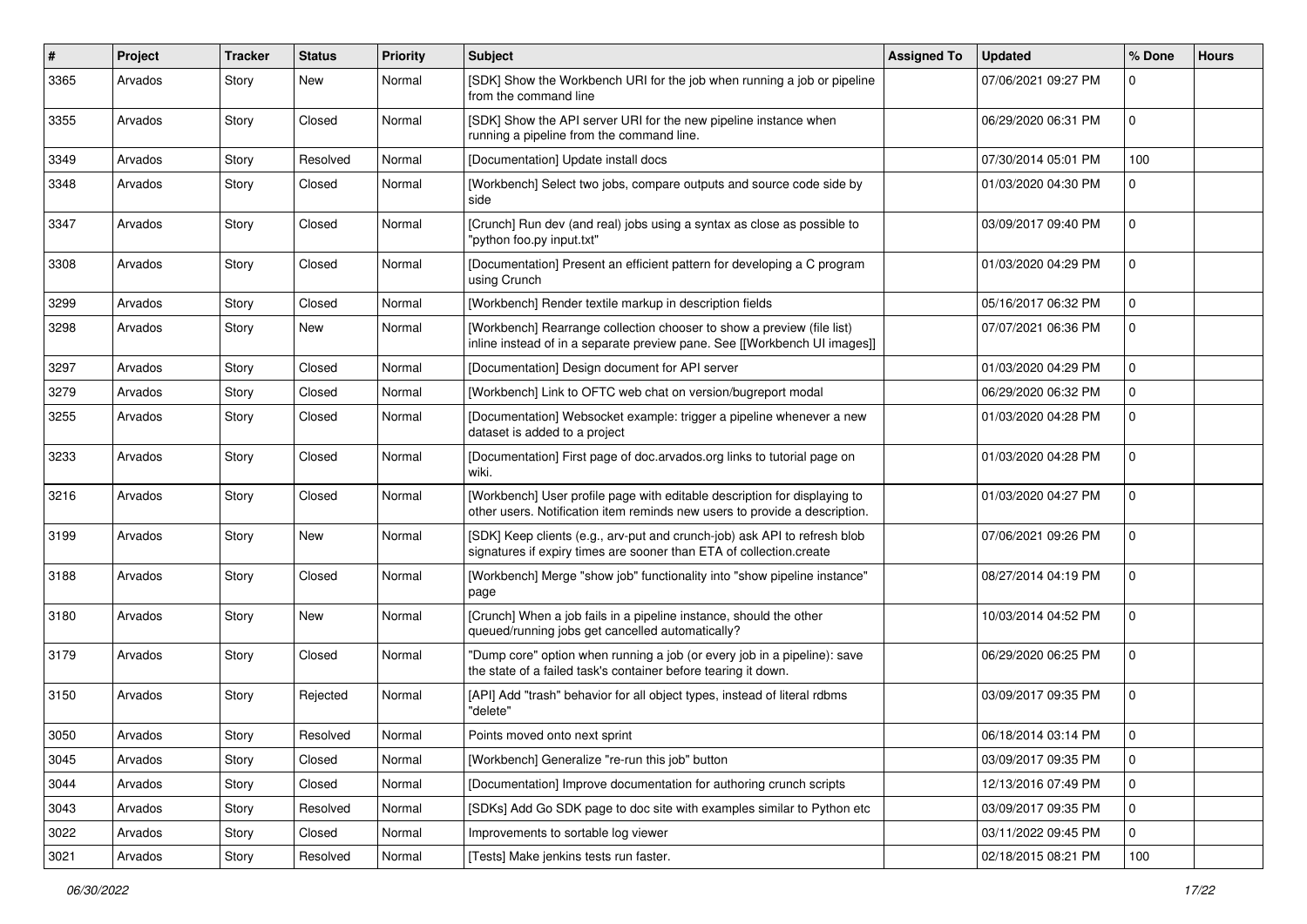| $\vert$ # | Project  | <b>Tracker</b> | <b>Status</b> | <b>Priority</b> | <b>Subject</b>                                                                                                                                                                       | <b>Assigned To</b> | <b>Updated</b>      | % Done         | <b>Hours</b> |
|-----------|----------|----------------|---------------|-----------------|--------------------------------------------------------------------------------------------------------------------------------------------------------------------------------------|--------------------|---------------------|----------------|--------------|
| 3020      | Arvados  | Story          | Closed        | Normal          | [Deployment] Docker installation runs crunch-dispatch and worker nodes                                                                                                               |                    | 01/22/2015 10:48 PM | $\Omega$       |              |
| 3018      | Arvados  | Story          | Closed        | Normal          | Collection names replace "resources" links and persistent/cache flags                                                                                                                |                    | 12/02/2014 03:03 PM | $\mathbf 0$    |              |
| 3017      | Arvados  | Story          | Closed        | Normal          | [Workbench] When comparing pipeline instances, show/highlight the<br>differing values of script_parameters, instead of just highlighting the whole<br>list of parameter keys         |                    | 03/09/2017 09:35 PM | $\Omega$       |              |
| 2992      | Arvados  | Story          | Rejected      | Normal          | [Workbench] Support "display_order" (integer) key for pipeline template<br>components. Obey when rendering pipeline summary/details in<br>Workbench.                                 |                    | 03/13/2019 06:50 AM | 100            |              |
| 2877      | Arvados  | Story          | Rejected      | Normal          | Script looks for CGI data in a specified folder, scrapes header comments<br>in the files, and adds/updates metadata objects accordingly (e.g.,<br>provenance links with properties). |                    | 05/16/2017 06:08 PM | $\Omega$       |              |
| 2679      | Arvados  | Story          | New           | Normal          | [API] If enabled by user via "preferences" checkbox in Workbench,<br>notification service sends email to owner when a workflow finishes, fails, or<br>is failing                     |                    | 07/06/2021 09:12 PM | $\overline{0}$ |              |
| 2524      | Arvados  | Story          | Rejected      | Normal          | [Sample clients] Third party can generate a "ready to ingest" event using<br>an API token scoped to a specific project.                                                              |                    | 03/15/2017 11:12 PM | 100            |              |
| 2056      | Arvados  | Story          | Closed        | Normal          | Workbench displays a summary of activity on all objects belonging to me /<br>all objects in a specific folder.                                                                       |                    | 01/03/2020 04:22 PM | $\pmb{0}$      |              |
| 1412      | Tapestry | <b>Bug</b>     | In Progress   | Low             | Ruby 1.9 incompatibilities                                                                                                                                                           |                    | 10/28/2013 04:38 PM | $\overline{0}$ |              |
| 3163      | Arvados  | Story          | Resolved      | Low             | [Tests] Non-destructive test script suitable for running on a production<br>VM/server in order to verify correct operation of basic features.                                        |                    | 07/07/2021 06:34 PM | $\mathbf 0$    |              |
| 18290     | Arvados  | Bug            | Resolved      | Normal          | [LSF] Add "/host" to rusage strings                                                                                                                                                  | Ward<br>Vandewege  | 10/25/2021 05:26 PM | 100            |              |
| 3261      | Arvados  | Bug            | Resolved      | Normal          | [Keep] arv-put fails if permission system is enabled                                                                                                                                 | Ward<br>Vandewege  | 10/08/2014 05:28 PM | 100            |              |
| 2223      | Arvados  | Bug            | Resolved      | Normal          | Repository owner_uuid and Arvados admins should get RW permission in<br>gitolite                                                                                                     | Ward<br>Vandewege  | 05/05/2014 09:05 PM | 100            |              |
| 18113     | Arvados  | Feature        | Resolved      | Normal          | [a-d-c] non-zero defaults for MaxCloudOpsPerSecond and<br>MaxConcurrentInstanceCreateOps                                                                                             | Ward<br>Vandewege  | 10/07/2021 05:46 PM | 100            |              |
| 17668     | Arvados  | Feature        | Resolved      | Normal          | [Documentation] Container shell access                                                                                                                                               | Ward<br>Vandewege  | 05/18/2021 03:39 PM | 100            |              |
| 16636     | Arvados  | Feature        | Resolved      | Normal          | [arvados-dispatch-cloud] Add instance metrics                                                                                                                                        | Ward<br>Vandewege  | 10/07/2020 02:11 AM | 100            |              |
| 16106     | Arvados  | Feature        | Resolved      | Normal          | [arvados-dispatch-cloud] Azure driver support for preemptible instances                                                                                                              | Ward<br>Vandewege  | 02/02/2021 06:50 PM | 100            |              |
| 2489      | Arvados  | Feature        | Resolved      | Normal          | Add workbench logins to users#activity page.                                                                                                                                         | Ward<br>Vandewege  | 05/23/2019 01:07 PM | 100            |              |
| 19147     | Arvados  | Task           | Resolved      | Normal          | Review 16345-check-version-skew                                                                                                                                                      | Ward<br>Vandewege  | 05/20/2022 03:56 PM | $\Omega$       |              |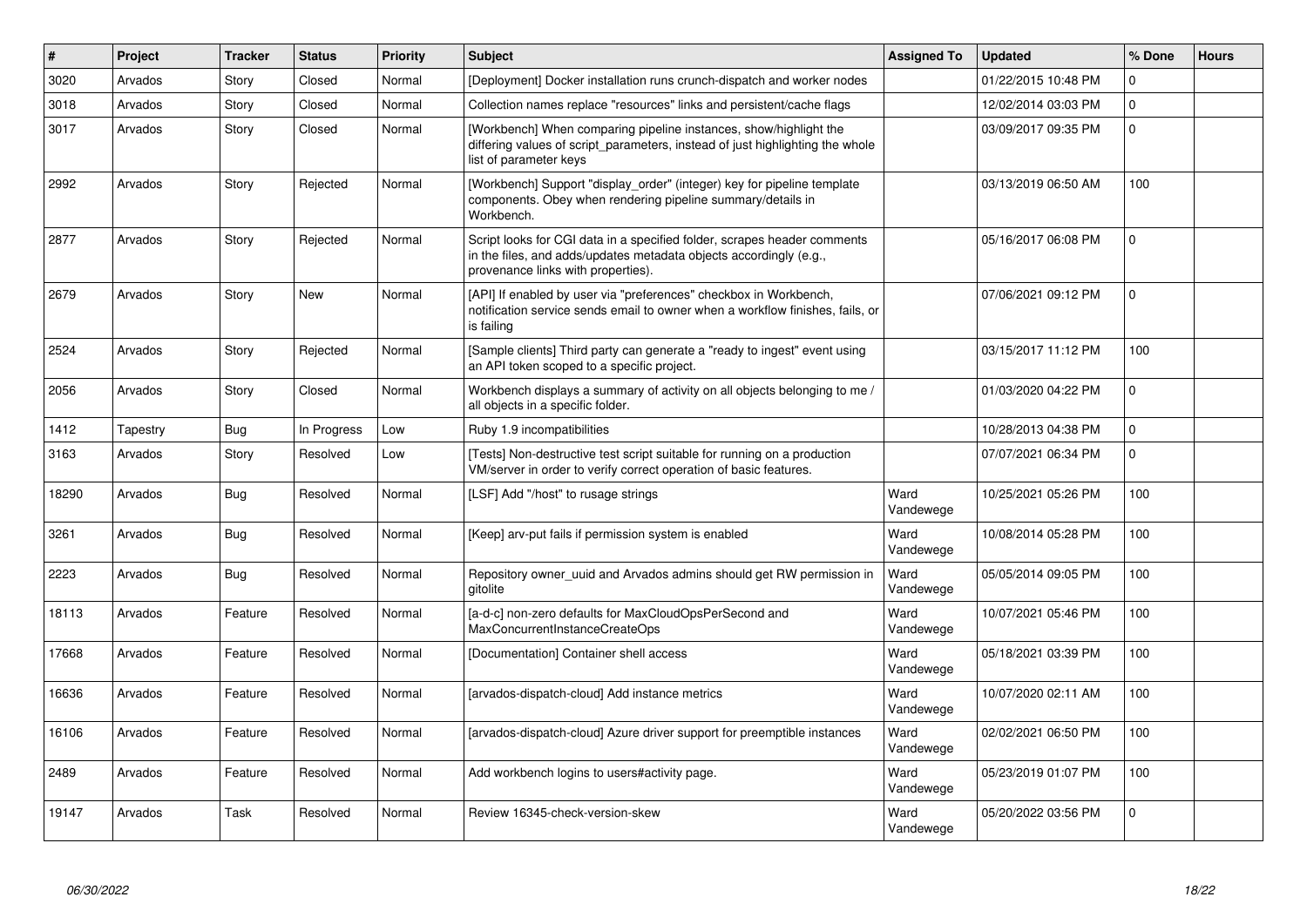| $\pmb{\#}$ | Project | <b>Tracker</b> | <b>Status</b> | <b>Priority</b> | Subject                                                     | <b>Assigned To</b> | <b>Updated</b>      | % Done         | <b>Hours</b> |
|------------|---------|----------------|---------------|-----------------|-------------------------------------------------------------|--------------------|---------------------|----------------|--------------|
| 19138      | Arvados | Task           | Resolved      | Normal          | Review 15370-install-docker                                 | Ward<br>Vandewege  | 05/21/2022 03:20 PM | $\mathbf{0}$   |              |
| 19101      | Arvados | Task           | Resolved      | Normal          | Review 18947-health                                         | Ward<br>Vandewege  | 05/25/2022 03:19 PM | $\mathbf 0$    |              |
| 19098      | Arvados | Task           | Resolved      | Normal          | Review 19095-singularity-bugfix                             | Ward<br>Vandewege  | 05/06/2022 06:56 PM | $\mathbf 0$    |              |
| 19090      | Arvados | Task           | Resolved      | Normal          | Review 18947-keep-balance                                   | Ward<br>Vandewege  | 05/25/2022 03:19 PM | $\mathbf 0$    |              |
| 19060      | Arvados | Task           | Resolved      | Normal          | Review 15370-loopback-dispatchcloud                         | Ward<br>Vandewege  | 06/02/2022 06:13 PM | $\overline{0}$ |              |
| 19059      | Arvados | Task           | Resolved      | Normal          | Review 16345-check-clock-skew                               | Ward<br>Vandewege  | 05/11/2022 06:27 PM | $\mathbf 0$    |              |
| 19012      | Arvados | Task           | Resolved      | Normal          | Review 18947-githttpd                                       | Ward<br>Vandewege  | 05/25/2022 03:19 PM | $\mathbf 0$    |              |
| 18710      | Arvados | Task           | Resolved      | Normal          | Review 18690-secret-files                                   | Ward<br>Vandewege  | 02/11/2022 04:42 PM | $\pmb{0}$      |              |
| 18388      | Arvados | Task           | Resolved      | Normal          | Review 18387-keepstore-version                              | Ward<br>Vandewege  | 11/17/2021 07:38 PM | $\mathbf 0$    |              |
| 18343      | Arvados | Task           | Resolved      | Normal          | Review 17840-unparsed-args                                  | Ward<br>Vandewege  | 11/17/2021 07:40 PM | $\mathbf 0$    |              |
| 17660      | Arvados | <b>Task</b>    | In Progress   | Normal          | Review 17209-http-forward                                   | Ward<br>Vandewege  | 05/11/2021 07:10 PM | $\mathbf 0$    |              |
| 17658      | Arvados | Task           | Resolved      | Normal          | Review 17657-ssh-port-forward                               | Ward<br>Vandewege  | 05/10/2021 08:32 PM | $\overline{0}$ |              |
| 17594      | Arvados | Task           | Resolved      | Normal          | Review 17587-workbench-federated-query                      | Ward<br>Vandewege  | 05/05/2021 05:45 PM | $\mathbf 0$    |              |
| 17382      | Arvados | Task           | Resolved      | Normal          | Review 17119-virtual-folder-from-query                      | Ward<br>Vandewege  | 03/17/2021 03:58 PM | $\mathbf 0$    |              |
| 17201      | Arvados | Task           | Resolved      | Normal          | Review 17199-available-port-race                            | Ward<br>Vandewege  | 12/09/2020 02:24 PM | $\overline{0}$ |              |
| 16844      | Arvados | Task           | Resolved      | Normal          | Review 16842-s3-timestamp-precision                         | Ward<br>Vandewege  | 09/17/2020 05:28 PM | $\overline{0}$ |              |
| 16798      | Arvados | Task           | Resolved      | Normal          | Review 16795-boot-outcome-aborted                           | Ward<br>Vandewege  | 09/02/2020 02:20 PM | $\overline{0}$ |              |
| 16740      | Arvados | Task           | Resolved      | Normal          | Review 16723-kill-vs-requeue                                | Ward<br>Vandewege  | 08/31/2020 01:44 PM | $\mathbf 0$    |              |
| 16416      | Arvados | Task           | Resolved      | Normal          | Review                                                      | Ward<br>Vandewege  | 06/03/2020 03:48 PM | $\overline{0}$ |              |
| 16342      | Arvados | Task           | Resolved      | Normal          | Review 16328-keep-proxy-uses-config.yaml-to-find-keepstores | Ward<br>Vandewege  | 04/22/2020 01:37 AM | $\mathbf 0$    |              |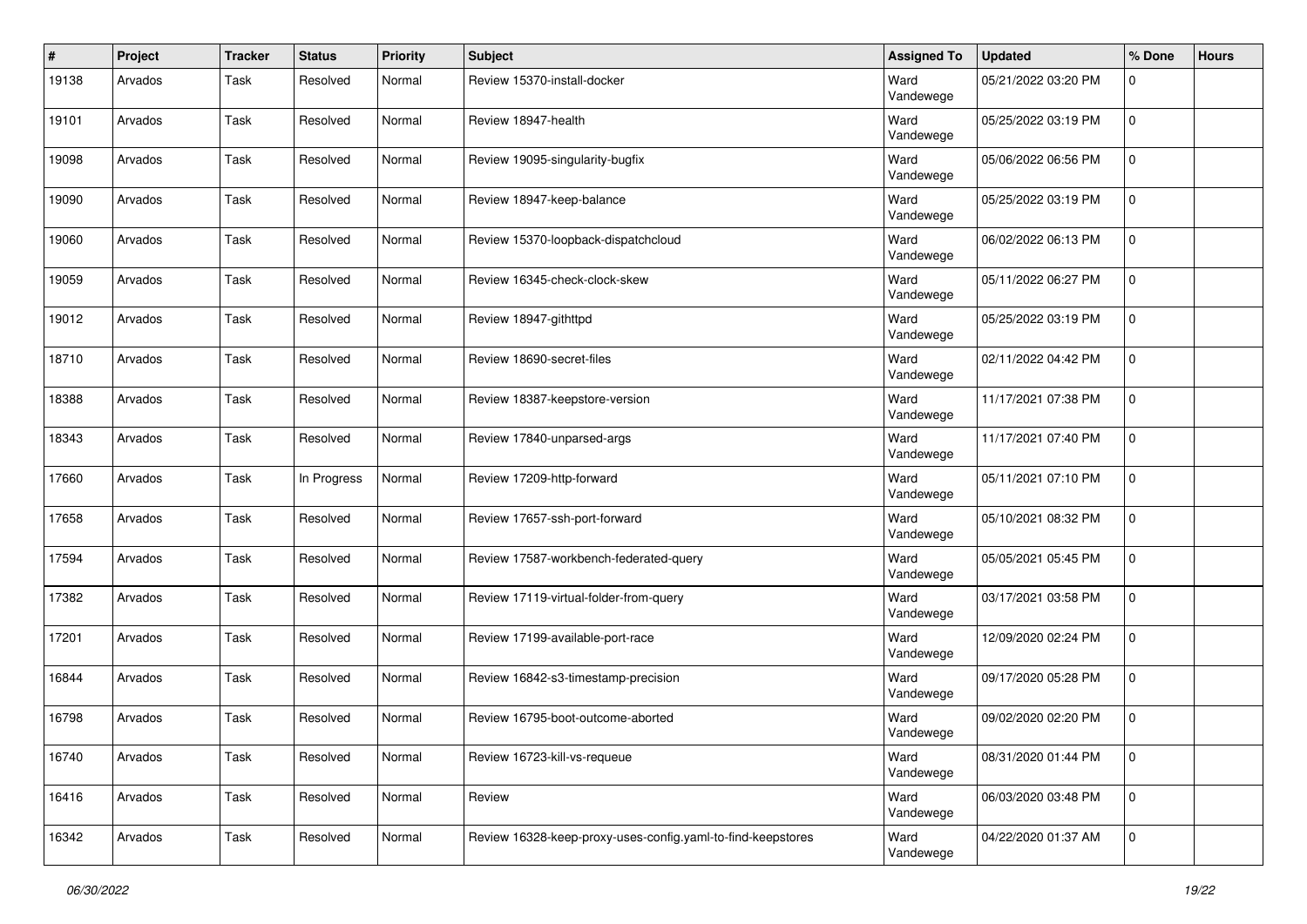| #     | Project  | <b>Tracker</b> | <b>Status</b> | <b>Priority</b> | Subject                                                       | <b>Assigned To</b> | <b>Updated</b>      | % Done         | <b>Hours</b> |
|-------|----------|----------------|---------------|-----------------|---------------------------------------------------------------|--------------------|---------------------|----------------|--------------|
| 15903 | Arvados  | Task           | Resolved      | Normal          | Review 15900-gem-version                                      | Ward<br>Vandewege  | 12/04/2019 03:58 PM | $\mathbf 0$    |              |
| 14928 | Arvados  | Task           | Resolved      | Normal          | review 14920-unknown-booting-race                             | Ward<br>Vandewege  | 03/13/2019 06:54 AM | $\mathbf 0$    |              |
| 13509 | Arvados  | Task           | Resolved      | Normal          | Review/merge 9918-index-timeout                               | Ward<br>Vandewege  | 05/22/2018 02:10 PM | $\mathbf 0$    |              |
| 8960  | Tapestry | Task           | Resolved      | Normal          | Review 8689-use-downloaded-filename                           | Ward<br>Vandewege  | 04/21/2016 02:20 PM | $\overline{0}$ |              |
| 8950  | Tapestry | Task           | Resolved      | Normal          | Review 8689-participant-project at commit:492d441             | Ward<br>Vandewege  | 04/21/2016 02:17 PM | $\overline{0}$ |              |
| 8949  | Tapestry | Task           | Resolved      | Normal          | Review 8697-ruby187-compat commit: arvados   fd696fa          | Ward<br>Vandewege  | 04/20/2016 01:54 AM | $\overline{0}$ |              |
| 8792  | Tapestry | Task           | Resolved      | Normal          | Review 8688-pull-data-api                                     | Ward<br>Vandewege  | 03/25/2016 01:02 AM | $\mathbf 0$    |              |
| 7726  | Arvados  | Task           | Closed        | Normal          | Review 7724-scoped-token                                      | Ward<br>Vandewege  | 03/15/2017 11:04 PM | $\mathbf 0$    |              |
| 7396  | Tapestry | Task           | Resolved      | Normal          | review 7395-users-csv-columns                                 | Ward<br>Vandewege  | 10/15/2015 09:08 PM | $\mathbf 0$    |              |
| 6925  | Tapestry | Task           | New           | Normal          | Review 6924-survey-field-id                                   | Ward<br>Vandewege  | 08/06/2015 05:26 PM | $\mathbf 0$    |              |
| 6524  | Arvados  | Task           | Resolved      | Normal          | Review 6157-worker-hostnames                                  | Ward<br>Vandewege  | 08/05/2015 04:27 PM | $\overline{0}$ |              |
| 6449  | Tapestry | Task           | Resolved      | Normal          | Review 6430-surveys-oauth2                                    | Ward<br>Vandewege  | 12/09/2019 01:23 AM | $\overline{0}$ |              |
| 6433  | Tapestry | Task           | Resolved      | Normal          | Review 6319-csv-exports                                       | Ward<br>Vandewege  | 12/09/2019 01:23 AM | $\pmb{0}$      |              |
| 5444  | Arvados  | Task           | Resolved      | Normal          | Confirm gitolite integration plan looks OK                    | Ward<br>Vandewege  | 03/25/2015 05:06 PM | $\mathbf 0$    |              |
| 5429  | Arvados  | Task           | Resolved      | Normal          | Review 5073-docker-limitations                                | Ward<br>Vandewege  | 03/10/2015 07:31 PM | $\mathbf 0$    |              |
| 5178  | Arvados  | Task           | Resolved      | Normal          | Review sigint branch on arvados-dev                           | Ward<br>Vandewege  | 03/10/2015 08:20 PM | 100            |              |
| 4550  | Arvados  | Task           | Resolved      | Normal          | Review 3824-docker-fixes (lower priority than 3824-task-work) | Ward<br>Vandewege  | 11/20/2014 08:42 PM | $\mathbf 0$    |              |
| 3995  | Arvados  | Task           | Resolved      | Normal          | Review 3991-docker-workbench-address                          | Ward<br>Vandewege  | 09/26/2014 08:39 PM | $\pmb{0}$      |              |
| 3879  | Arvados  | Task           | Resolved      | Normal          | Review 3877-log-memory-leak                                   | Ward<br>Vandewege  | 09/16/2014 04:30 PM | $\mathbf 0$    |              |
| 3678  | Arvados  | Task           | Resolved      | Normal          | Review multiple-dispatch                                      | Ward<br>Vandewege  | 08/25/2014 10:16 AM | $\overline{0}$ |              |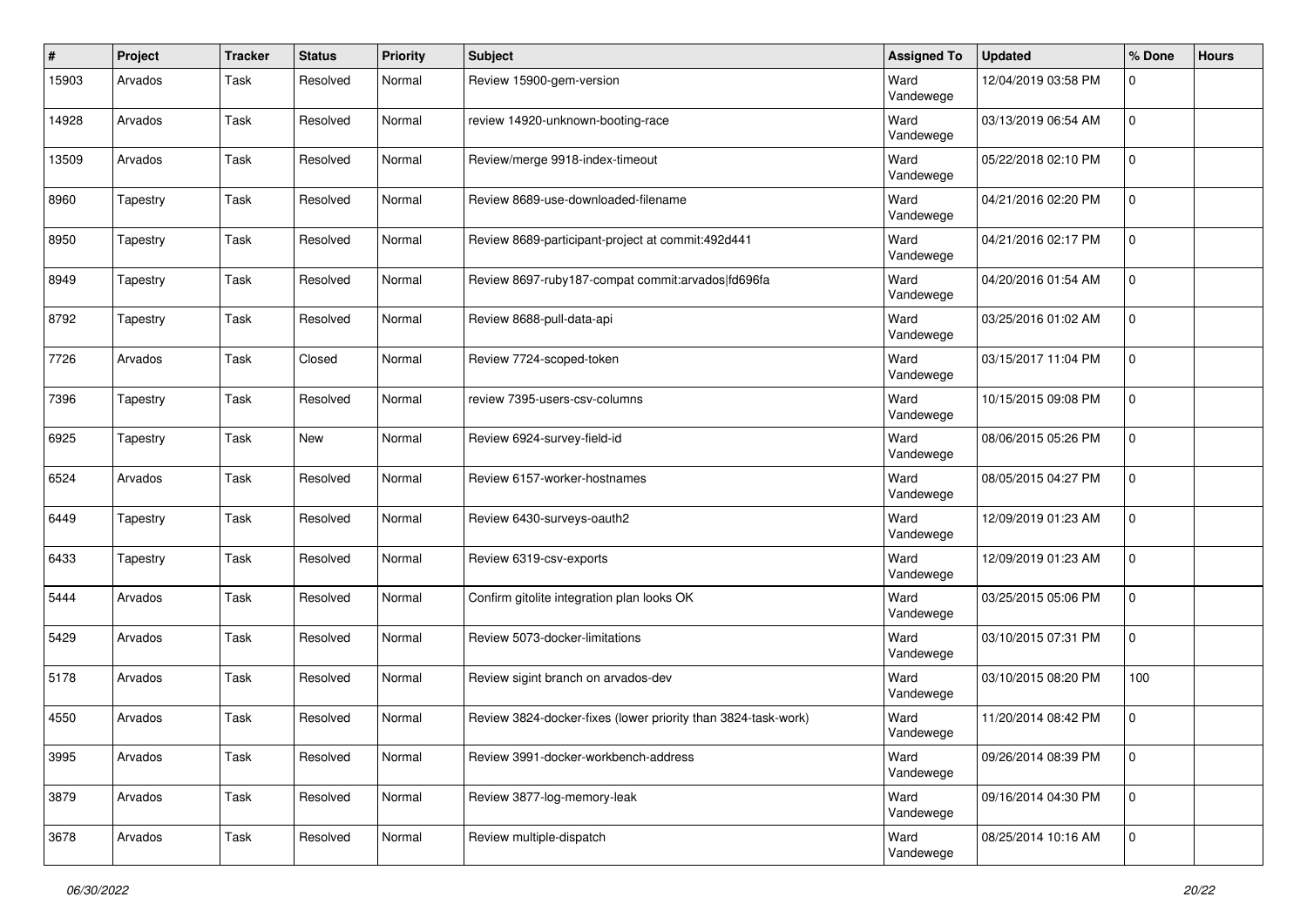| $\#$  | Project      | <b>Tracker</b> | <b>Status</b> | <b>Priority</b> | Subject                                                                                                                              | <b>Assigned To</b> | <b>Updated</b>      | % Done         | <b>Hours</b> |
|-------|--------------|----------------|---------------|-----------------|--------------------------------------------------------------------------------------------------------------------------------------|--------------------|---------------------|----------------|--------------|
| 3626  | Arvados      | Task           | Resolved      | Normal          | Update docker images, esp. base and java-bwa-samtools                                                                                | Ward<br>Vandewege  | 09/29/2014 08:19 PM | $\overline{0}$ |              |
| 3366  | Arvados      | Task           | Resolved      | Normal          | Review 3286-home-button                                                                                                              | Ward<br>Vandewege  | 07/25/2014 03:56 PM | $\mathbf{0}$   |              |
| 3221  | Arvados      | Task           | Resolved      | Normal          | Make sure tests pass                                                                                                                 | Ward<br>Vandewege  | 07/16/2014 08:33 AM | $\overline{0}$ |              |
| 3019  | Arvados      | Task           | Resolved      | Normal          | Fix docker installation so it can run current workbench, apiserver,<br>sso-provider, and keep                                        | Ward<br>Vandewege  | 07/16/2014 08:30 AM | $\overline{0}$ |              |
| 2995  | Arvados      | Task           | Closed        | Normal          | Stub crunch-job with something that spits many logs, in order to test the<br>limiting feature                                        | Ward<br>Vandewege  | 02/13/2019 06:00 PM | $\overline{0}$ |              |
| 2674  | Arvados      | Task           | Resolved      | Normal          | Review 0000-ruby-client-config branch                                                                                                | Ward<br>Vandewege  | 04/29/2014 03:54 PM | $\overline{0}$ |              |
| 2506  | Arvados      | Task           | Resolved      | Normal          | Review 2447-fix-workbench-search branch.                                                                                             | Ward<br>Vandewege  | 04/01/2014 10:42 PM | $\overline{0}$ |              |
| 2500  | Arvados      | Task           | Resolved      | Normal          | Review 2498-group-admin branch                                                                                                       | Ward<br>Vandewege  | 04/01/2014 09:35 PM | $\overline{0}$ |              |
| 15779 | Arvados      | Story          | Resolved      | Normal          | [workbench2] [docs] Add workbench2 to install guide                                                                                  | Ward<br>Vandewege  | 01/21/2020 09:27 PM | 100            |              |
| 13484 | Arvados      | Story          | New           | Normal          | Support multiple load-balanced API server nodes                                                                                      | Ward<br>Vandewege  | 07/06/2021 09:25 PM | $\overline{0}$ |              |
| 3270  | Arvados      | Story          | Resolved      | Normal          | [Workbench] Set up infrastructure for user experiments                                                                               | Ward<br>Vandewege  | 08/06/2014 03:52 PM | $\overline{0}$ |              |
| 2043  | Arvados      | Story          | Resolved      | Normal          | arv-mount is set up automatically when user logs in to VM                                                                            | Ward<br>Vandewege  | 05/06/2014 03:36 PM | 100            |              |
| 10570 | Arvados      | <b>Bug</b>     | Resolved      | Normal          | [crunchstat-summary] should not report 0% CPU and 0 RAM in cases<br>where stats were not reported at all                             | Tom Morris         | 05/21/2019 10:27 PM | 100            |              |
| 9967  | Arvados      | <b>Bug</b>     | New           | Normal          | [keep-balance] Do not delete blocks referenced by collections with<br>replication_desired=0                                          | <b>Tom Morris</b>  | 07/07/2021 06:23 PM | $\overline{0}$ |              |
| 5415  | Arvados      | Feature        | <b>New</b>    | Normal          | [Workbench] Improve presentation of anonymously-viewed collections (via<br>both "sharing link" and regular copy-and-pasted Location) | <b>Tom Morris</b>  | 07/07/2021 06:30 PM | $\mathbf 0$    |              |
| 2028  | Arvados      | Story          | Rejected      | Normal          | [SDKs] Python SDK supports Django model/manager style usage                                                                          | <b>Tom Morris</b>  | 12/13/2016 07:47 PM | 100            |              |
| 489   | GET-Evidence | Feature        | Closed        | Immediate       | Fix PharmGKB analysis so it matches against all SNPs, not just the<br>nsSNPs                                                         | Tom Clegg          | 02/15/2011 03:17 PM | $\mathbf 0$    |              |
| 3047  | Arvados      | <b>Bug</b>     | Resolved      | High            | UrlGenerationError in projects#show                                                                                                  | Tom Clegg          | 06/27/2014 11:15 AM | 100            |              |
| 725   | GET-Evidence | Bug            | Resolved      | High            | evidence.personalgenomes.org/NKX2-5-Glu21Gln has PHP warnings at<br>top                                                              | Tom Clegg          | 12/07/2011 07:46 PM | 100            |              |
| 480   | GET-Evidence | <b>Bug</b>     | Closed        | High            | NA12878 has no chr:pos on CYP2C9-R144C                                                                                               | Tom Clegg          | 02/15/2011 03:17 PM | $\overline{0}$ |              |
| 487   | GET-Evidence | Feature        | Closed        | High            | Show full PGP9 and PGP12 genomes on snp.med and GET-E                                                                                | Tom Clegg          | 02/15/2011 03:17 PM | $\overline{0}$ |              |
| 477   | GET-Evidence | Feature        | Closed        | High            | Integrate trait-o-matic functionality into GET-Evidence                                                                              | Tom Clegg          | 02/16/2011 02:25 PM | $\mathbf 0$    |              |